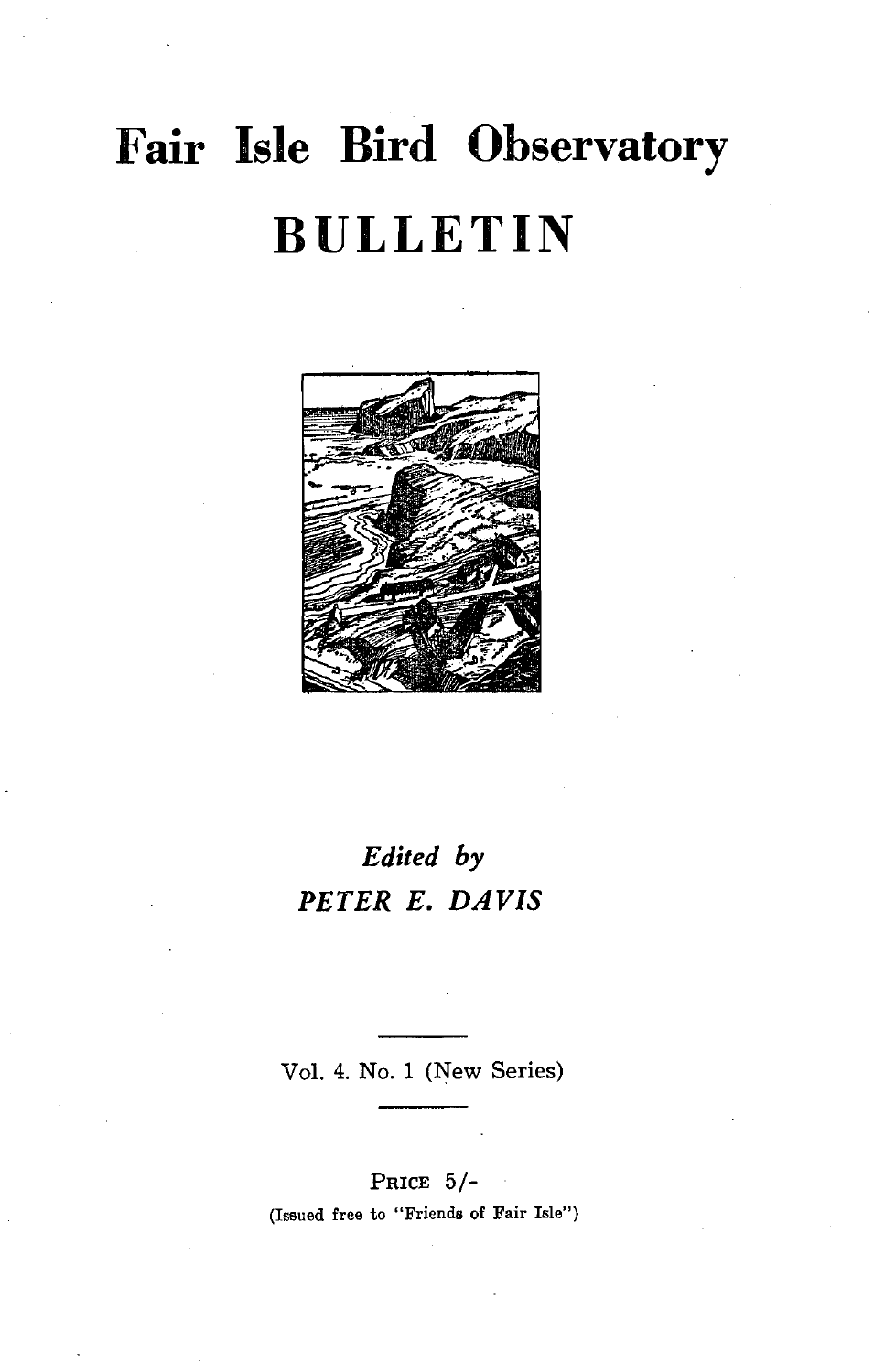## **FAIR ISLE BIRD OBSERVATORY TRUST**

*Trustees.* 

Dr James W. Campbell; Dr John Berry; Mr A. G. S. Bryson; Dr F.<br>Fraser Darling; Mr James Fisher; Col. W. M. Logan Home; Cmdr. G.<br>Hughes-Onslow, R.N.; Mr G. T. Kay; Professor M. F. M. Meiklejohn; Col. R. Meinertzhagen; Mr E. M. Nicholson; Mr Peter Scott; Dr A. C. Stephen; Sir A. Landsborough Thomson; Professor V. C. Wynne-Edwards. *Chairman* :- Mr Arthur B. Duncan.

*Hon. Secretary* :- Mr George Waterston, 5 Charlotte Square, Edinburgh 2. *Hon. Treasurer* :- Mr Ian R. Pitman, 48 Castle Street, Edinburgh 2.

*Warden* :- Mr Peter E. Davis, The Bird Observatory, Fair Isle, Shetland. (Tel.: Fair Isle 8).

*Solicitors* :-J. & F. Anderson, W'.S., 48 Castle Street, Edinburgh 2. Auditors :- Lindsay, Jamieson and Haldane, C.A., 24 St Andrew Square, Edinburgh.

*Bankers* :-The Bank of Scotland, 64 George Streeet, Edinburgh 2.

#### *ANNUAL SUBSCRIPTION* -- "Friend of Fair Isle" -- ONE GUINEA.

#### *Please support by Donation or Legacy-***THE FAIR ISLE BIRD OBSERVATORY ENDOWMENT FUND.**

With the generous help of the Pilgrim Trust, the Observatory Trustees have established an Endowment Fund for Ornithology and Bird Preser-<br>vation in Scotland. The objects are :—To establish the Fair Isle Bird Observatory on a permanent financial basis; to extend Fair Isle research methods to other stations in Scotland; and finally to develop Bird Sanctuaries and Bird Protection in general.

.~ Capital subscribed to the Fund will be held as a permanent Endowment by the Trustees and cannot be spent. Income from the Fund will be carefully used by the Bird Observatory Executive Committee in keeping with the above objects.

Please write to the Hon. Secretary for particulars.

#### **IMPORTANT NOTICE**

Since the establishment of the Bird Observatory on Fair Isle in 1948, copies of a *Bulletin* have appeared from time to time in stencilled form, and have been issued to all "Friends of Fair Isle" who have expressed a wish to receive them.

We have now decided to produce copies in print, and this first number of the New Series is being sent in this instance to *all* our subscribers. Should you wish to continue to receive the *Bulletins* as they are issued—please notify me on the enclosed postcard. Copies will only be issued to paid-up subscribers—"Friends of Fair Isle".

The number of *Bulletins* issued annually will depend on the amount of financial support given to us; and I would like to take this opportunitv of appealing to you to continue your subscription.

> GEORGE WATERSTON, Hon. Secretary.

5 CHARLOTTE SQUARE, EDINBURGH 2.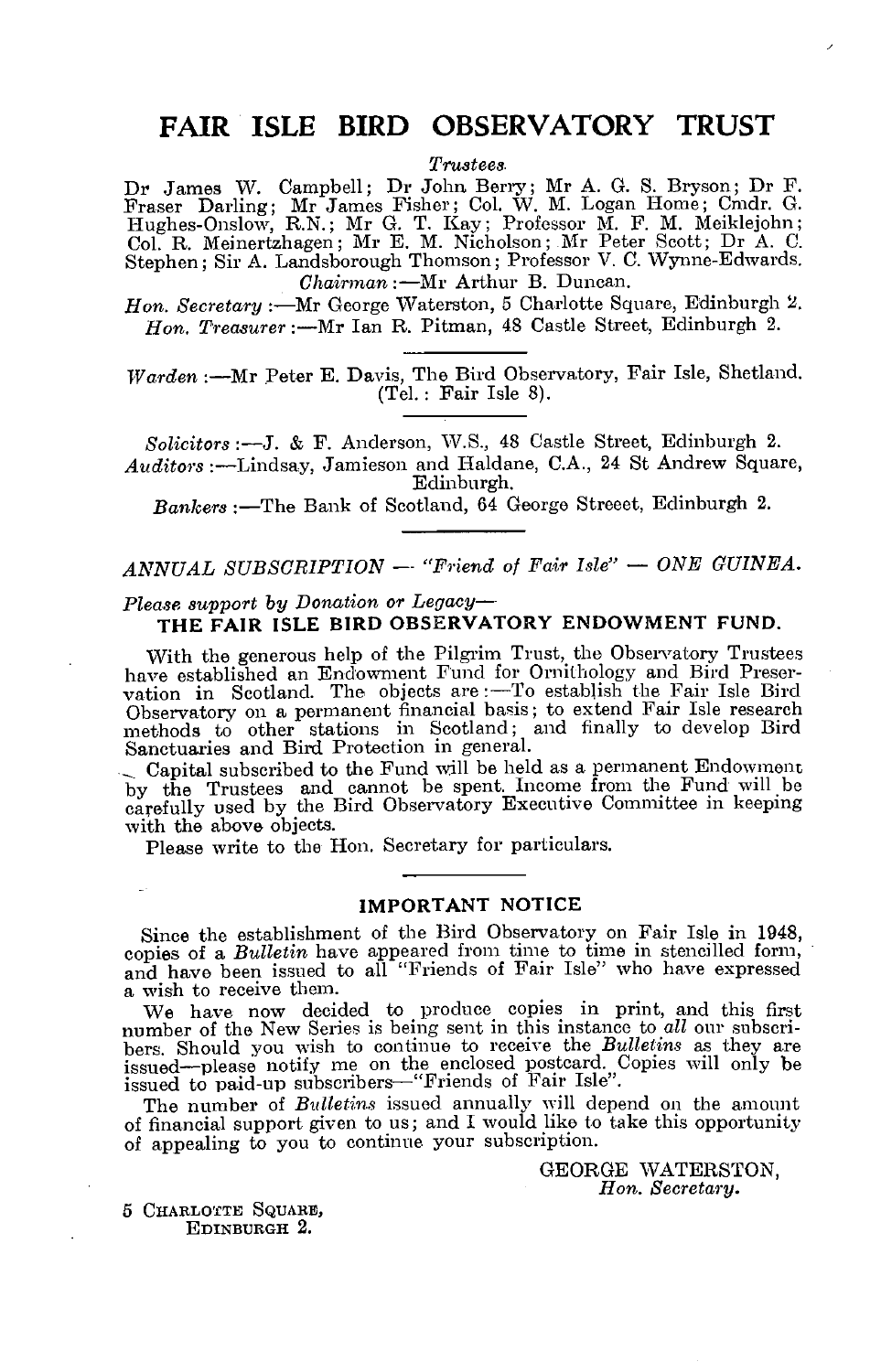*FAIR ISLE BIRD OBSERVATORY BULLETIN* 

|  | VOL. 4 No. 1 (New Series) | DECEMBER, 1958 |  |
|--|---------------------------|----------------|--|
|  |                           |                |  |

## *Contents*

|    |                                                                                        |                      | Page |
|----|----------------------------------------------------------------------------------------|----------------------|------|
|    | 1. Mediterranean Gulls at Fair Isle, a new bird<br>for Scotland                        | $\sim$ $\sim$ $\sim$ | - 3  |
| 2. | Lanceolated Warbler at Fair Isle                                                       |                      | 5    |
| 3. | Black-throated Thrush at Fair Isle<br>$\sim 100$                                       |                      | 6    |
| 4. | The "September Rush" of 1957 at Fair Isle                                              |                      | 6    |
|    | 5. Rare larks and Pipits at Fair Isle<br>and the same of                               | $\bullet$            | - 9  |
|    | 6. Autumn Migrants at Fair Isle $-$ 1957<br>$\mathbf{1}$ , $\mathbf{1}$ , $\mathbf{1}$ | $\ddotsc$            | 10   |
|    | 7. Recent Ringing Recoveries                                                           |                      | 19   |
|    | 8. Various Notes from Shetland                                                         | $\ddotsc$            | 21   |
|    | 9. Bird Notes from Haroldswick, Unst,                                                  |                      |      |
|    | Autumn 1957                                                                            |                      | 21   |
|    | 10. Autumn Migration in Orkney, 1957                                                   | $\ddotsc$            | 23   |
|    | 11.  Migrants at Birsay, Orkney, September 1957                                        | $\ldots$             | 25   |
|    | 12. The Winter Birds of Fair Isle  .                                                   |                      | 25   |
|    | 13. Migration in Northern Lewis in April 1957                                          |                      | 30   |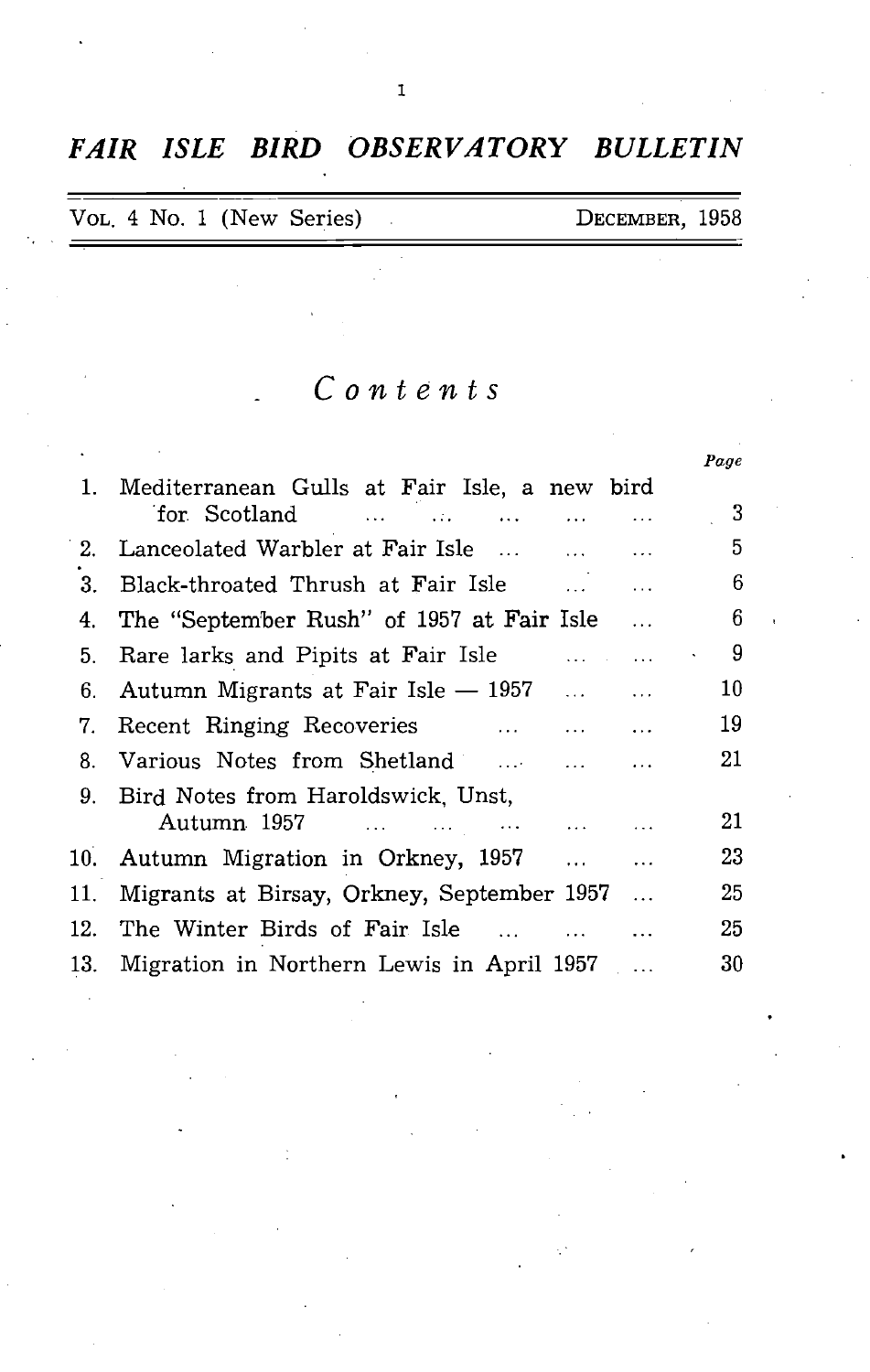## 1. **Mediterranean Gulls at Fair Isle-A New Bird for Scotland**

#### PETER DAVIS

At about four o'clock on the afternoon of August 31st 1957, six bird-watchers, David Jenkins, Peter Jones, Ian Balfour-Paul, Malcolm Ogilvie, Martin Bell and the writer, were approaching Hesti Geo from the south, when we spotted a smaller gull near a group of Common Herring, and Greater Black-backed Gulls on the slopes north of the geo. It was behaving in a peculiar way, running about and pecking rather like a wader, whilst all the other birds were more or less stationary. We rounded the geo, and got 'between this bird and the sun, but as it kept running up the terraced hillside our views were necessarily brief, and the nearest clear view was from about forty yards, before it took flight, circled, and disappeared behind the slopes. A search then, and a longer one in the evening, failed to relocate it.

The bird resembled an immature Black-headed Gull *(Larus* ridibundus), but somehow the "jizz" was wrong. It seemed to me, who had the closest view, rather stouter in the bill, perhaps longer in the leg, and a trifle larger than a Blackhead<br>should be. The head was predominantly white, with a dusky streak through the eye, and there appeared to be a few dark streaks or speckles on the forehead. The nape-band was speckled dark chestnut, less distinct on the sides of the neck and incomplete on the throat; the mantle was pale with brownish blotching, the wing-coverts showing more marked chestnut markings, the under-parts white. The tail also was apparently white, but was not well seen. When the bird flew, we were able to see little of the upper surface of the wings, since it was soon well above us, but David Jenkins and I were sure that there was no white leading-edge, and that the primaries seemed much darker than those of a Black-head.

The dark wings naturally give rise to the suspicion that we had seen a Mediterranean Gull *(Larus melanocephalus),* but it was evident that we must hope for a better look at the bird.

On September 1st it was not to be found, but on the 2nd it was again seen, this time by H. G. Alexander, above Hesti Geo. He was joined by Malcolm Ogilvie and Anders Edfert, and they were rewarded by better views at down to thirty yards, both in flight and on the ground. A few details were added to the description of the plumage, notably that the flanks were strongly streaked with brown and that the tail had a narrow dark tip. The eye was seen to be dark, and the legs dull buff. The bill also was dark, and failed to give to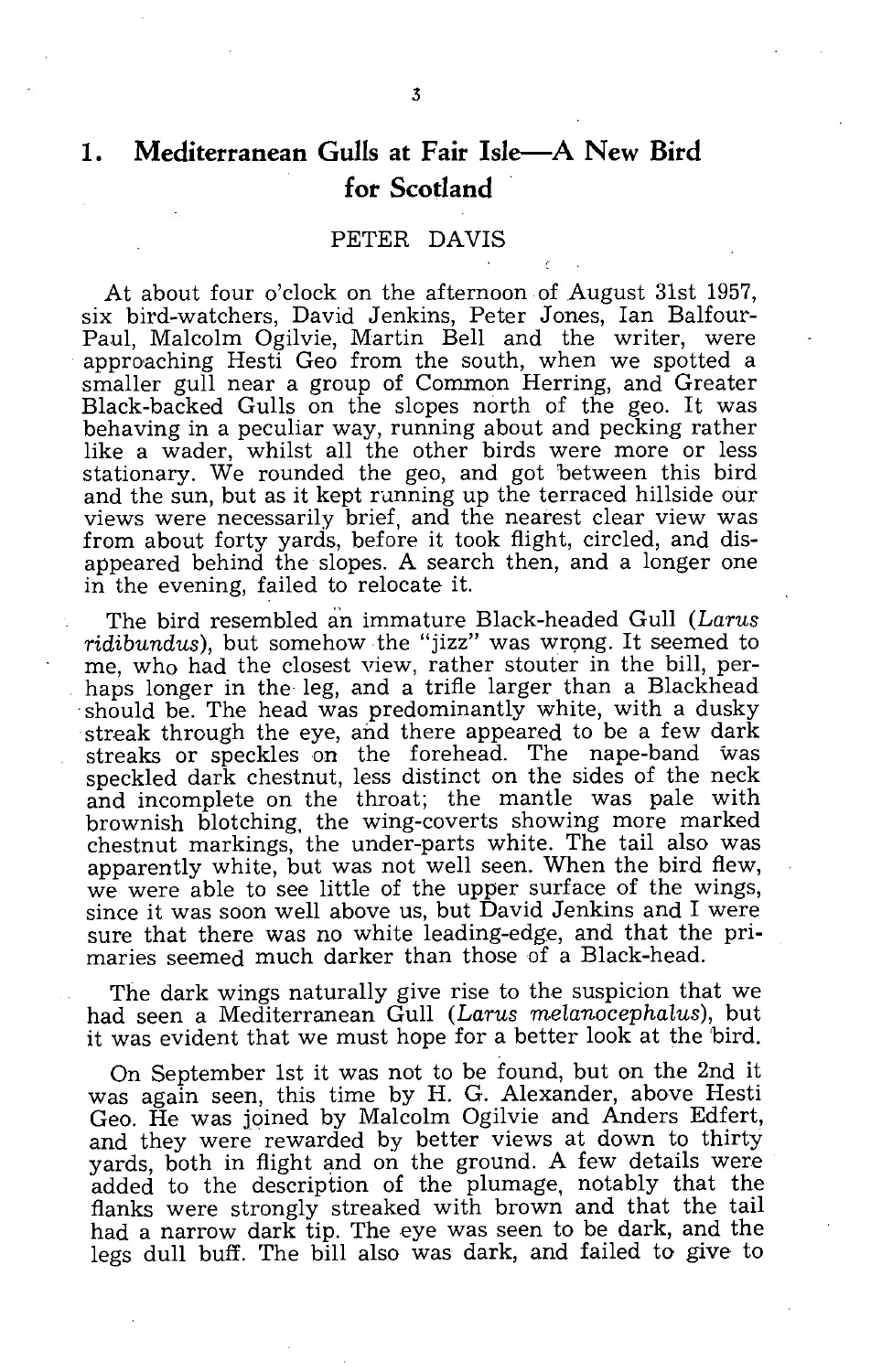H.G.A. the impression of stoutness that I had had on the first day. Most important, the primaries were well seen, and H.G.A. noted that the first two, and probably three, were entirely dark, whilst the rest seemed to be white for the basal half. The gull was not found again after this examination.

Our collective notes did not satisfactorily describe a Larus *rnelanocephalus* bird of the year; there seemed to be too much white on the primaries and too little brown on the mantle. We realised therefore that if our bird belonged to this species it was more probably in its second year, i.e., about fifteen months old. Unfortunately this plumage is not described in the *Handbook* 

H.G.A. undertook to examine a series of skins in the British Museum (Nat. Hist.) and reported his findings as follows: $-$ 

"On 4th October, I was able to examine specimens of  $L$ . *ridibundus,* L. *melanocephalus, and* L. *philadelphia* (Bonaparte's Gull) at the British Museum. Examination of the skins fully confirms the statements by Witherby, Tucker, and others, namely that in every plumage of L. *ridibundus*  there is enough white on the inner and even on the outer web of the primaries to prevent such a bird from ever appearing to have an entirely dark tip to the wings, as our Fair Isle bird did in flight. The same is true of L. *phiLadelphia.* The amount of black or dark brown on first winter birds is greater than it appeared to me to be on our bird. It is perhaps of interest that the first British recorded specimen, from Barking Creek, Essex, January 1866, is a bird in this plumage. It appeared to me to be a browner bird, with more dark in the wing, than our bird. Further, I could not find any in immature plumage with such a small amount of black at the tip of the tail as the Fair Isle bird. One specimen seemed to approach very near to the Fair Isle bird in general body colour, that is to say, a rather blotchy bird. 'Several of the specimens at South Kensington, which have the black head and pale grey mantle of the adult plumage, still have a considerable amount of black on the tips of the wings. Evidently this is not unusual.

It is, of course, impossible to open the wing of any bird preserved as a skin in such a way as to get the effect of a wing opened in flight. As far as I could estimate, none of the specimens at South Kensington show an opened wing exactly fitting the impression I got from the Fair Isle bird when it was in flight; but this may well be because the second year autumn plumage does not seem to be represented. We all know that there are great variations in the exact sequence of plumage *jn* L. *ridibundus,* so it seems reasonable to suppose that the same may be true of  $L$ . *melanocephalus.*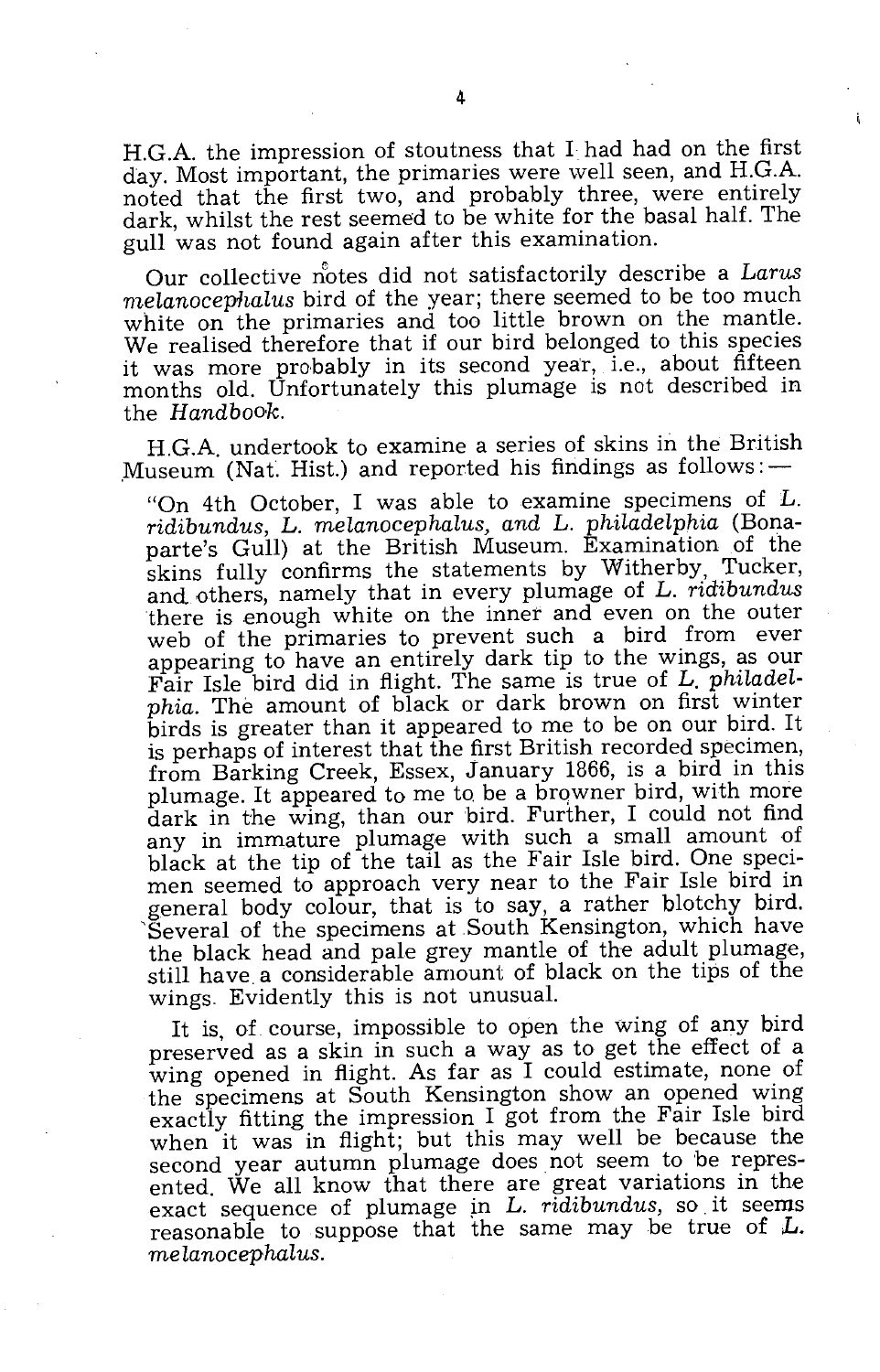I conclude, then, that the Fair Isle bird was a secondyear L. *melanocephalus:* this in spite of the brown patches on the nape and mantle, which at first sight suggested a Black-headed Gull of the year".

Before Mr Alexander's report had reached the isle, I had already seen a second Mediterranean Gull, this time a firstwinter bird. This bird was seen for only a matter of seconds, but in entirely satisfactory circumstances, at Skaddan on the morning of October 14th. It flew by at a distance of barely twenty yards, below the level of the cliff-top, and the upper parts were therefore easily seen. The primaries were quite dark except for a few whitish patches near the base of the innter ones, the mantle and wing-coverts were more uniform brown than in the August bird, and the dark streak through the eye was very clear. As soon as these features were noted, the bird disappeared behind a jutting point of rock, and could not be found again, but there was no possible doubt as to the identification. .

The nearest breeding-grounds of the species are in Greece, and on the western shores of the Black Sea; a few have also nested in Hungary in recent years, and there has been a notable increase in the number of English sight-records, mainly from south and east-coast localities. The bird's appearance in Scotland was therefore to be expected; though one may compliment these two individuals in choosing to reveal themselves at Fair Isle. Apparently this is the most northerly latitude so far recorded for the species.

## **2. Lanceolated Warbler at Fair Isle**

The sixth Fair Isle example of the Lanceolated Warbler *Locustella lanceolata* appeared on September 21st 1957, in the famous "warbler ditch" at the foot of the South Leogh croft. The occurrence has been fully reported in *British Birds*  51: 243.

This bird, a miniature Grasshopper Warbler with a welldefined gorget of close parallel vertical streaks on the breast, breeds in European Russia and Siberia, and normally migrates to India and south-east Asia; It has been recorded eight times in the British Isles.

Our bird was exceedingly tame, often creeping within a yard of our feet, and was easily caught with the aid of a piece of string netting and a portable catching-box, thus adding another species to the already impressive list of rare warblers captured by this technique.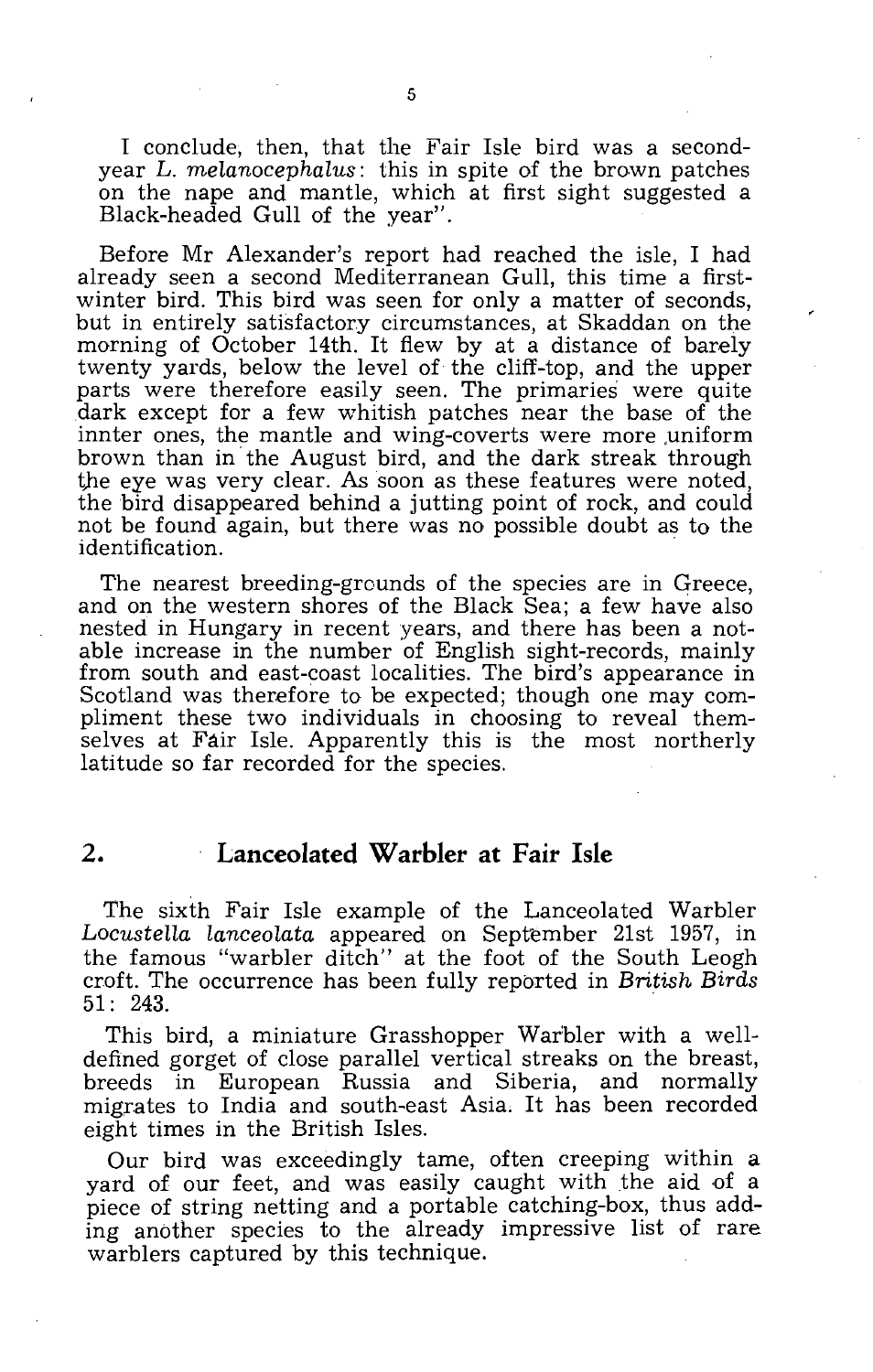## **3. Black-throated Thrush, a new bird for Fair Isle**

As already recorded in *British Birds* 51: 195 and Plate 33, an adult male of the Black-throated Thrush *Turdus ruficoLlis atrogularis* was trapped in the Double Dyke on December 8th 1957, and remained on the isle until about January 22nd 1958.

This thrush is a bird of Fieldfare size and most striking appearance, with an enormous black bib extending over most of the breast. The upper parts are grey-brown, the belly offwhite, and the tail has brown central feathers and blackish outers. The bill is brown, apart from a prominent orangeyellow patch on the lower mandible.

The normal distribution is from the extreme east of European Russia eastwards into Asia; part of the .population is resident there, whilst the bulk migrates to India for the winter. Probably the residents are prone to hard-weather movements, for the four earlier British examples (three England, one Scotland) all occurred in the winter. The recent bird had the misfortune to strike one of the coldest Shetland winters for several years, and finally disappeared in the middle of a cold spell with deep snow.

## 4. The "September Rush" of 1957 at Fair Isle

#### PETER DAVIS

A spell of mainly easterly winds between September 16th and 22nd 1957 brought our largest influx of migrants of the year. Indeed, with the exception of the avalanche of September 4th-5th 1956, which seems to have been greater in numbers though less diverse in species, the period was unrivalled in the recent history of the observatory.

The first two weeks of September, with unsettled westerly weather, had seen very few migrants on the isle. By the 15th, however, a dying depression was moving south-east into Norway, and winds became east or north-east, with finer weather, in the north of Scandinavia, and northerly in Shetland: on the 16th continental species began to arrive. An Osprey (the first in the observatory's lifetime), three Little Stints, six Scandinavian Lesser Blackbacks and three Willow Warblers were the highlights of the day, whilst some Meadow Pipits also came in.

Meantime the warm front of a wave-depression west of Scotland was swinging across Britain from the south-west, and the wind at Fair Isle suddenly veered south-east in the late evening of the 16th, though it remained north of east in Shetland. Fine easterly weather was also spreading across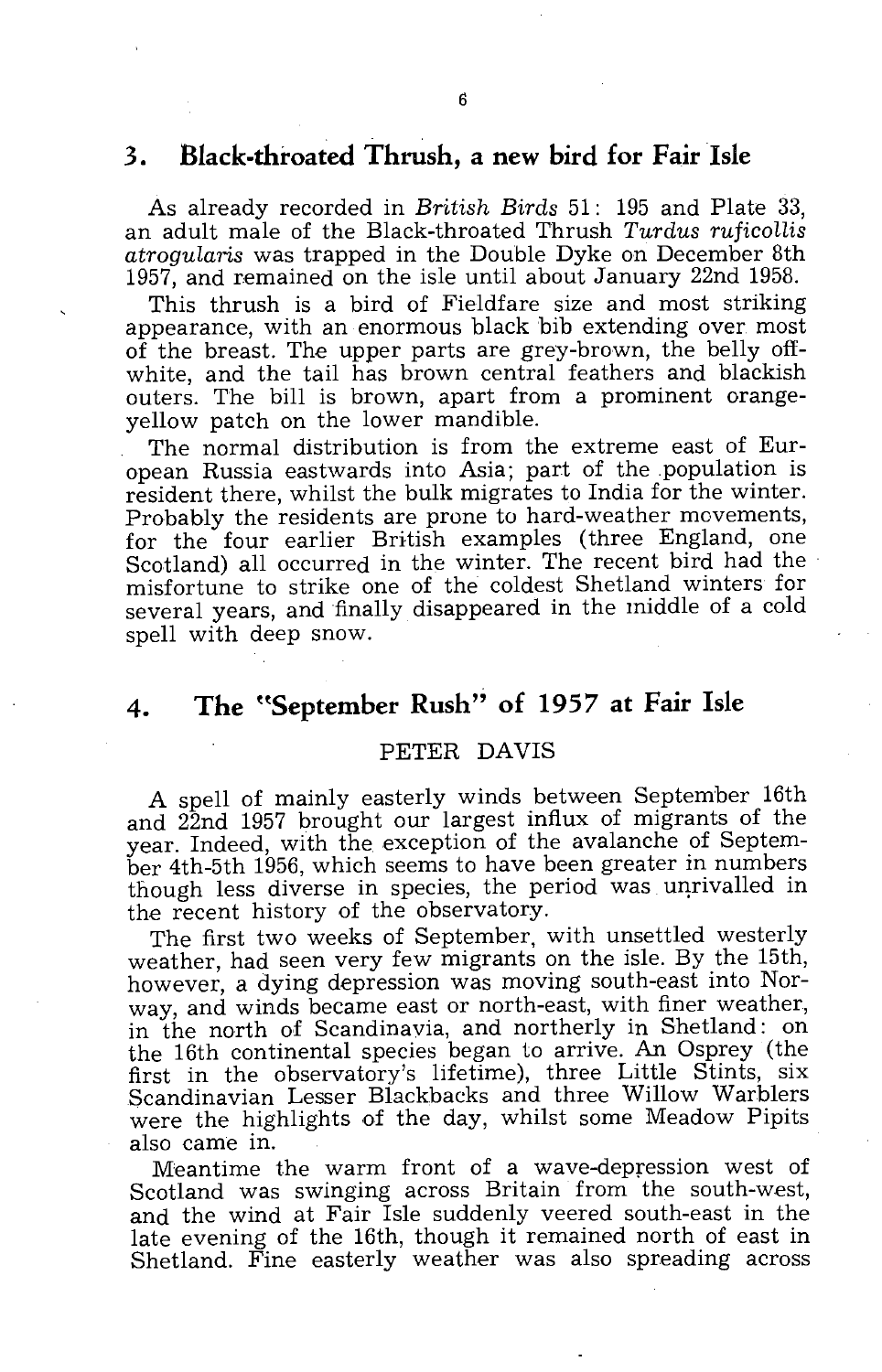Scandinavia, with a southward extension of the Spitzbergen High, and we had "classic" conditions for a movement of birds into the north isles overnight.

The birds logged on the night of the 17th were satisfactory, though by no means exceptional in quality or quantity. A few Lapwings and Snipe, a Turtle Dove, a small number of Skylarks, a Song Thrush, two Redstarts, odd Blackcaps, Barred and Garden Warblers, Common and Lesser Whitethroats, some twenty Willow Warblers, two Yellow-browed Warblers, two Pied Flycatchers, a Tree Pipit, and a Lapland Bunting. An interesting melee of northern and southern species, but far better things were to come.

By evening on the 17th, the warm front and its south-east breeze extended from Orkney to the Low Countries, and was almost stationary. The northern High had enveloped Scandinavia, and a new complication was entering the weather pattern in the form of a depression over west Russia, moving westwards to the Baltic with its associated fronts. This was perhaps the broom sweeping birds in our direction, a development which was to have its major effects at Fair Isle on the 19th and 20th. Cloud-cover was now fairly complete over the Baltic, south Scandinavia, and the North sea, and this may have contributed to the disorientation of a vast number of migrant birds.

Already, on the 18th, there were two north-eastern species, Scarlet Grosbeak (three immatures) and Little Bunting. Most other species seen on the previous day had slightly increased (Barred Warblers to three), Skylarks were definitely more numerous, and five Dunlin, eighty Common Gulls, folir Whinchats, a Chiffchaff, and a Spotted Flycatcher were new to our. list.

Weather conditions showed no great change on the 18th-19th, though the Orkney Low centre was drifting south-east in the North Sea, and winds went to North East in Shetland. The Russian Low was now over Latvia, with N.E. to E. winds in the Baltic area. At dawn on the 19th there seemed to be few extra birds on Fair Isle, but. night-migrants came in steadily throughout the day, and by nightfall their numbers were reaching quite respectable proportions. The roll-call estimated that Redstarts had gone into three figures, Tree Pipits to fifty or more, Wheatears were augmented, and Snipe, Whinchat, Garden Warbler, Spotted and Pied Flycatcher were all into double figures. (It should be emphasised that with only four observers at the observatory, some birds were undoubtedly overlooked). Other species included five Kestrels, a Ruff, two Swifts, two Wrynecks, odd Swallows, House and Sand Martins, a Fieldfare, four Song Thrushes, two Redwings, three Bluethroats, a Robin, an Icterine Warbler, several Blackcaps, Whitethroats and Lesser Whitethroats, three new

"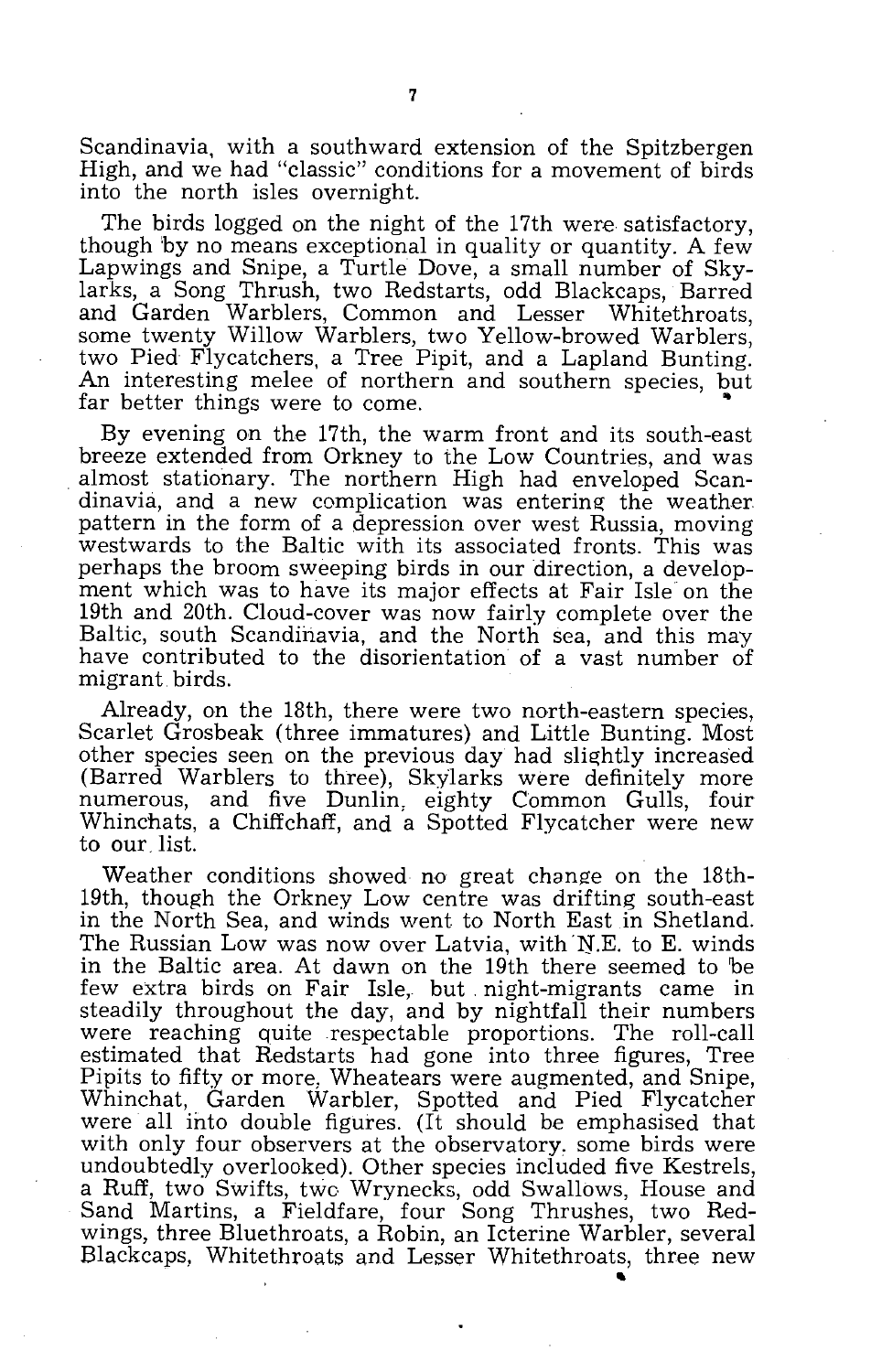Barred Warblers, about twenty Willow Warblers, two Chiffchaffs (probably *abietinus*, the Scandinavian form), a juvenile *flava* wagtail, Chaffinch, Brambling, and the Lapland Buntings. The Grosbeaks and the Little Bunting were still present.

The 20th was our big day. The North Sea Low had filled overnight, and much of Scotland and west Scandinavia was now under the influence of a big anticyclone centred near Iceland. The skies were clearer in this area, though still clouded to the east and south. The North-east winds were largely unchanged. An occlusion of the Russian Low was sweeping across the Baltic, late on the 19th. At Fair Isle few birds had moved out overnight, (there were still many of the previous day's ringing), but many more had arrived. Redstarts were in tremendous numbers, certainly well into four figures; Wheatears had increased greatly; Skylarks, the thrushes, Willow Warblers, Tree and Meadow Pipits, and Snow Buntings at least doubled their earlier numbers. (Snow Buntings had been present for some days in small numbers, but had shown no increase in the rush period till now). A Buzzard, a "ring-tail" harrier (probably Hen), a Glaucous Gull, at least four new Bluethroats, a Reed Warbler, two Goldcrests and a Siskin were among the other birds recorded. Other species of warblers. and the flycatchers, showed little change; but great numbers of these were not to be expected in northern Europe so late in the season.

During the 20th, the Russian Low faltered, and began to drift slowly away to the north-east. Before night the clear skies, already over the North Sea, extended to much of Scandinavia and N. Germany, with calm, or light easterly winds. With such conditions no further big arrivals were to be expected, and at Fair Isle the 21st was a less busy day. Redstarts and the pipits had decreased very markedly overnight, warblers and flycatchers proportionately less, and Whinchats and Wheatears hardly at all. Probably some of these were newcomers, moving south from Shetland. A few new species were found, including two Jack Snipe and two Short-eared Owls, and there were two major eastern rarities-as sometimes happens in the tail of a big drift-movement. A Richard's Pipit was seen in Gilsetter (see para. 5) and a Lanceolated Warbler caught at Leogh (para. 2).

The 22nd saw a further decrease in all the common migrants, and only two new species. Water Rail and Short-toed Larktwo very grey individuals attributed to the eastern form (para. 5)-were recorded. By the evening a warm front from the Atlantic deprived us of our fine weather, and announced three weeks of unsettled conditions which were to be even less productive than early September. Most of the remaining birds from the rush had gone by the 26th, though odd Redstarts and Whinchats were on the isle until early October.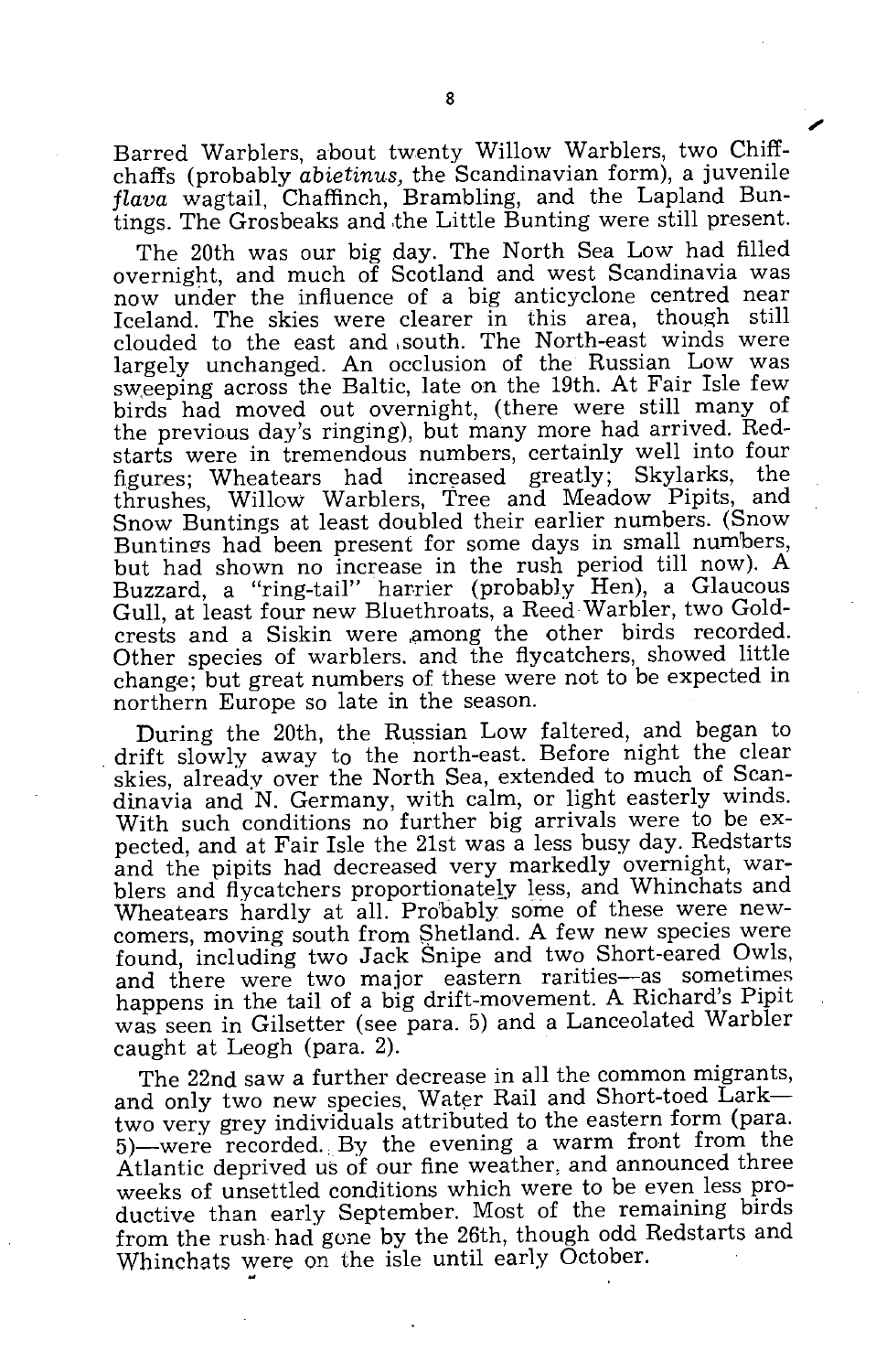## **5. Rare Larks and Pipits at Fair Isle in 1957**

#### PETER DAVIS

During the morning of July 19th 1957, I was called to Stackhool to examine an unusual red lark which Alan Till had seen there. Miss E. Garden and Peter Jones were already there, and I was able to confirm their opinion that the bird was a Short-toed Lark *Calandrella brachydactyla*. It was much the reddest bird of the species that I had seen, seeming almost pink in flight, and the colour of the mantle was almost as redbrown as that of the crown. Birds I saw in the Camargue in 1950, and one at Skokholm in April 1956, clearly referable to the western form C. b. *brachydactyla,* were much closer to the *Handbook* description of "pale, sandy-looking" birds, with mantles. paler in shade than the crown. A redder form, *hermonensis,* has been described from the Levant and North Africa, but it would be unwise to be dogmatic about an isolated occurrence outside the normal range; since many of the larks are extremely variable. These very red birds have previously appeared at Fair Isle, the most recent being on May 4th and November 14th 1955 (see *Bull.* 3: 14). The 1957 bird roved the crofts until August 8th, but was very elusive, and was most often seen whilst taking a dust~bath in the west road below Midway.

On September 22nd, during the big September. "rush", two other Short-toed Larks were found near Easter Lother Water. They were very grey birds, hardly recognizable, at first glance, as being of the same species as the July bird. The general effect was of a dull, sandy-grey plumage, though the crown and mantle had darker brown striations, and the wingcoverts were edged with dark spots and sandy-buff tips. The primaries were widely edged sandy-buff giving a warmer appearance to the closed wing. This was more pronounced in one bird than in the other. The white of the lower breast and belly was less pure than in the summer bird. Clearly these two larks should be refened to the eastern form *Calandrella*  b. *longipennis,* a record that accords with the appearance of a Richard's Pipit *Anthus richardi* and a Lanceolated Warbler *Locustella lanceolata* on the previous day.

The Richard's Pipit of September 21st was first seen in Gilsetter by Peter Jones, Geoffrey Trimingham, and myself, and gave excellent views at down to twenty yards range. Very likely there were two birds on the isle at this period, for one was seen near Lunna Geo on the following day, at Gilsetter again on the 23rd, and on the Rippack on the 24th. The *"chereep"* call was very distinctive. Richard's is a large, longlegged pipit, and the Fair Isle example stood head-and-shoulders above nearby Rock and Meadow Pipits, The upper parts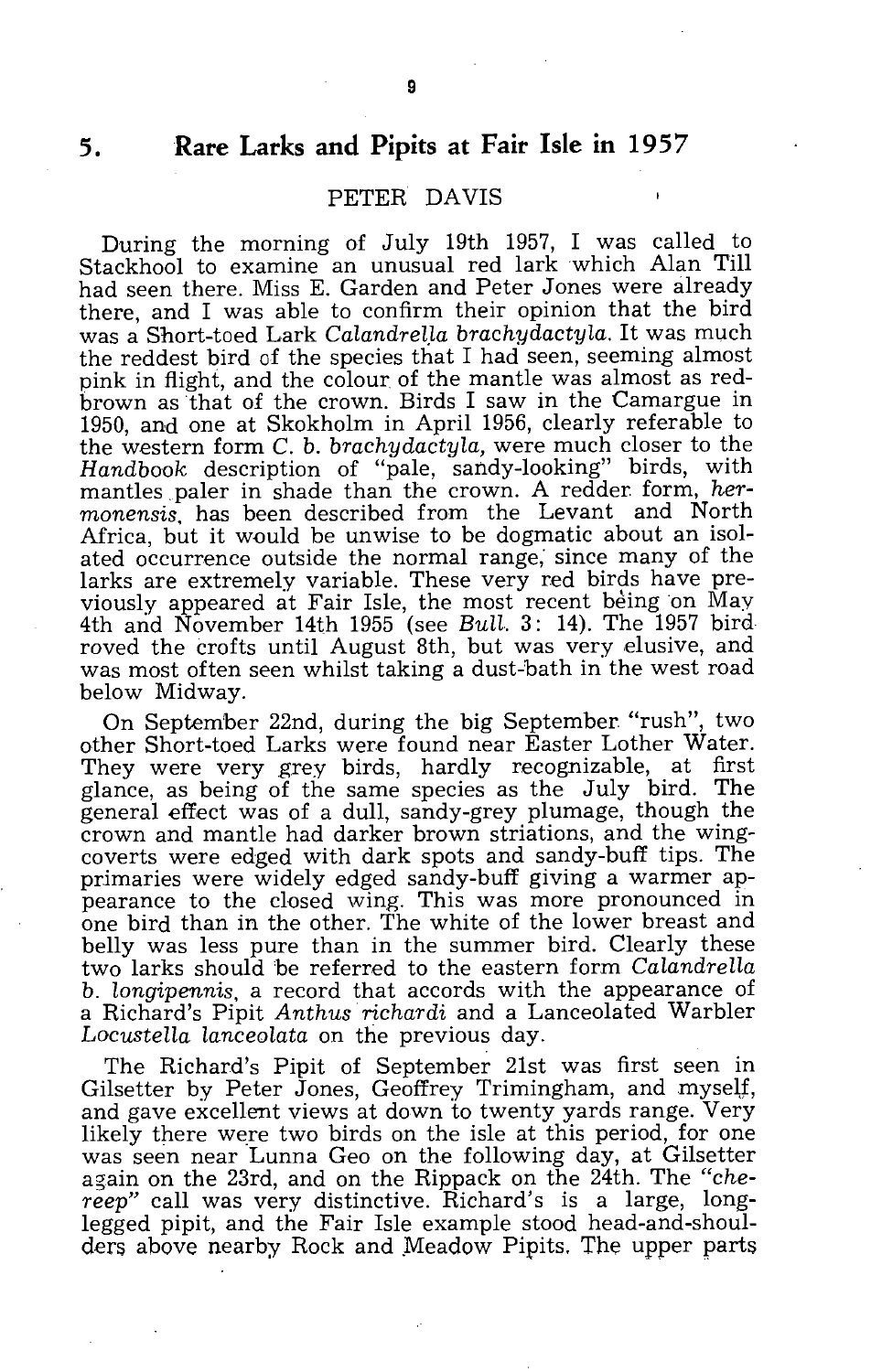were dark dull-brown with warmer brown, edgings to the feathers, the outer tail feathers white. Superciliary and underparts were dull white, with striations on upper breast and a buffish tinge on the flanks and sides of the breast. There was a fairly distinct dark eye-streak, and the ear-coverts were buffish with darker edgings. The long legs seemed pale pinkishor orange-brown. The twenty or so Fair Isle records have nearly all been in late September or October, but one late August 1953 (see *Bull.* 2: 14).

The second rare pipit of the autumn was a Red-throated *Anthus cervinus,* on October 22nd. As I clambered up to the mouth of the gully trap towards dusk on this grey afternoon, a small bird went away from the entrance and over the bank to the Gilsetter marsh, giving an unfamiliar call not unlike a' Tree Pipit's single note, but harsher and louder. I soon picked up the bird again, and pursued it over the wet tussocky ground until the light failed. It would allow me within 15 yards, then fly for about 50 before plumping back to earth, and give the same call once, each time when it was flushed. Eventually I had a fair idea of its appearance; a pipit of about Meadow or Tree size, with a very broad and distinct vertical barring on the breast, and a clear, creamy-white supercilium; the mantle rather dark, closely stippled with darker brown. The rump was not well seen, but was clearlv streaked rather than uniform in colour. A lengthy search of the marsh on the following morning yielded no further trace. Some seven or eight previous autumn occurrences at Fair Isle are on record, and three in the spring.

#### **6. Autumn Migrants at Fair Isle, 1957**

#### PETER DAVIS

*(For a general summary of the movements, see F.I.B.O. Annual Report for 1957).* 

- GREAT NORTHERN DIVER *Gavia immer.* One seen frequently from November 14th to the end' of the season; two December 8th.
- RED-THROATED DIVER *Gavia steUata.* Singly July 3rd, 18th, September 11th, 20th.

SLAVONIAN GREBE *Podiceps auritus.* One October 14th.

- SOOTY SHEAR WATER *Procellaria grisea.* One off Buness September 15th. Others were seen on the crossing about this time.
- CORMORANT *Phalacrocorax carbo*. Seen often from late July to late November. Main passage in September, with twentyfive  $2nd$  and  $20th$ , fifty 6th and 17th.
- HERON *Ardea cinerea.* Odd birds late June and July, and seen regularly from August to December; maxima: eleven August 9th, eight 30th and September 30th. At least two wintered.
- MALLARD *Anas platyrhynchos.* One July 21st, two August 14th.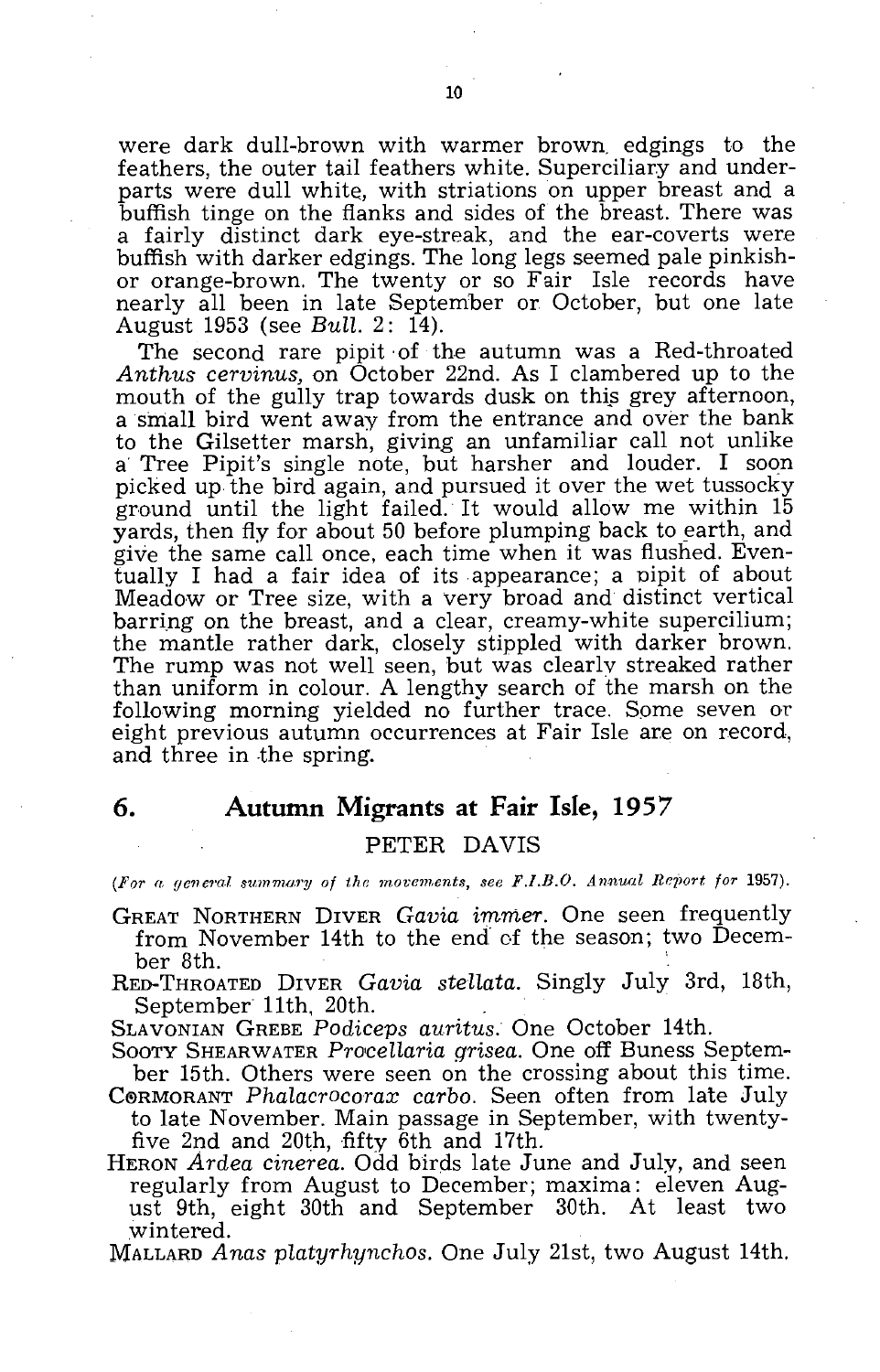Up to three seen frequently in late August and September, and up to eight (October 24th) occasionally in October and November.

- TEAL *Aras crecca.* Up to four on most days between August  $24th$  and October  $25th$  One November  $23rd$ .
- WIGEON *Anas peneLope.* Small numbers usually present September 8th to November 11th, maxima six September 17th, five October 3rd. Twenty ducks passing on November 11th were probably this species.
- PINTAIL *Anas acuta.* One September 19th.
- GOLDENEYE *BucephaLa cLangula.* One October 27th, two November 1st, one 4th and 19th, December 11th and 12th.
- LONG-TAILED DUCK *Clangula hyemalis*. A few frequently from October 2nd, maximum six 19th.
- VELVET SCOTER *Melanitta fusca.* Single drakes, July 12th and October 4th.
- RED-BREASTED MERGANSER *Mergus serrator.* Two records in July, and odd birds frequently from September 18th to November 30th; four September 30th.
- SHELDUCK *Tadorna tadorna.* One (moulting) July 31st to August 5th, three August 26th, one September 8th.
- 'GREY LAG GOOSE *Anser anser.* Twelve October 16th, twentytwo 22nd, nine 23rd.
- WHITE-FRONTED GOOSE *Anser albifrons.* A young bird October 16th to 19th, shot on the last day. This was a very dark individual with orange-yellow bill, probably referable to Greenland form *flavirostris.*
- PINK-FoOTED GOOSE *Anser brachyrhynchus.* Two "probables" September 20th; ten October 14th.

Other Grey Geese were: six October 3rd, four 28th.

- WHOOPER SWAN *Cygnus cygnus.* One September 15th, 17th, two 29th. Up to eight on several days October 11th to 29th, two December 2nd, three 4th.
- BUZZARD *Buteo buteo.* One September 20th.
- SPARROWHAWK *Accipiter nisus.* Scarce this autumn. One August 10th, 27th, October 21st to 24th.
- HEN HARRIER *Circus cyaneus.* A "ring-tail", probably this species, on September 20th-21st.
- OSPREY *Pandiorn haliaetus.* One September 16th and 17th. The first post-war record.
- HOBBY Falco subbuteo. One September 1st and 4th. A juvenile, this bird was considered to be too dark, and too boldly streaked below, for a Red-footed Falcon *Falco vespertinus*.
- MERLIN *FalcD columbarius.* One August 3rd, and a few on most days from the 23rd until November 9th (maxima: four September 11th, five 24th). One November 26th and 27th. Nine of the ten birds caught were of the Iceland form *subaesalon,* the other indeterminate. A bird trapped on Septem-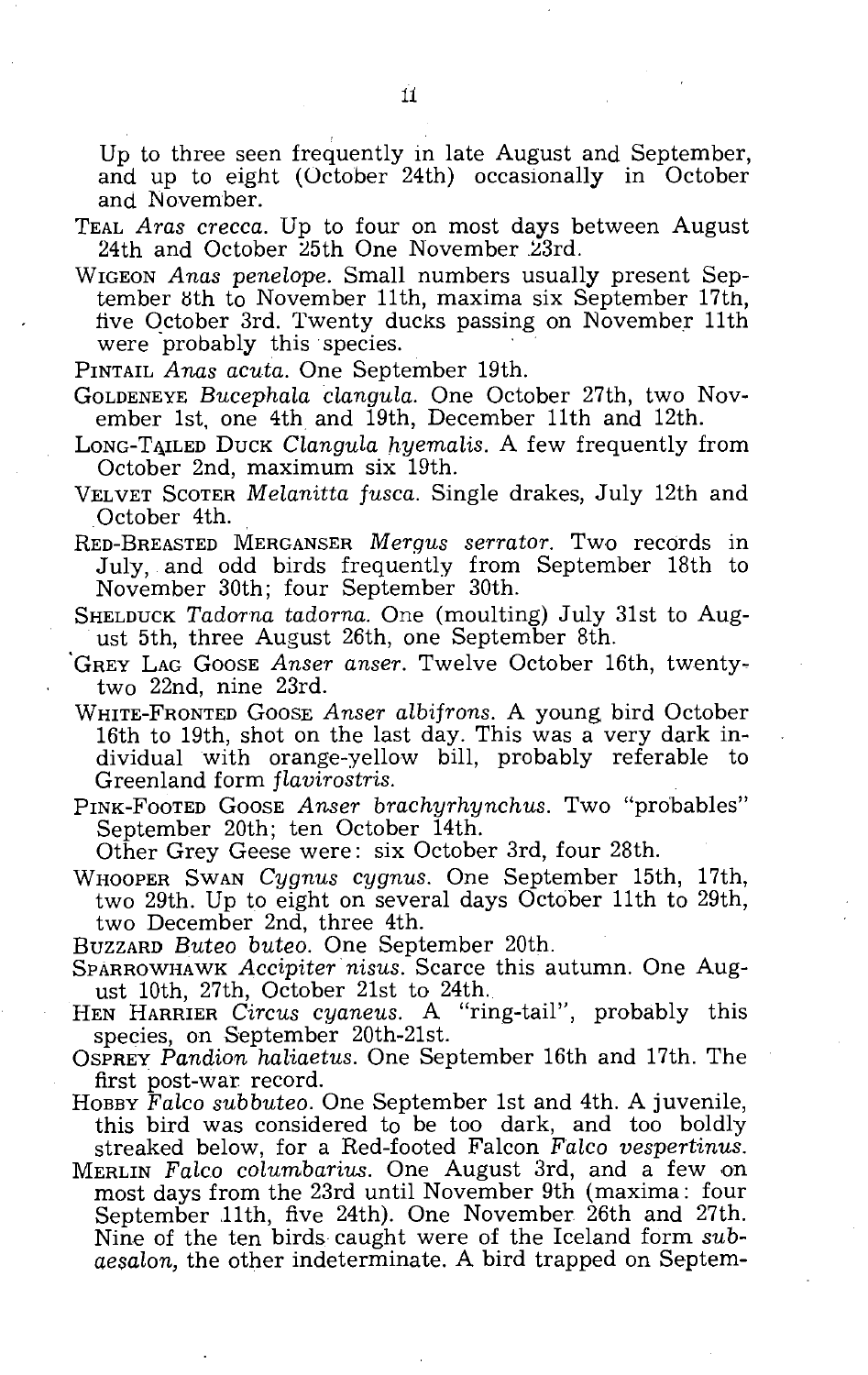ber 8th was recaught on October 6th and 18th, an unusually protracted stay.

- KESTREL *Falco tinnunculus.* One or two often present from August 11th, and up to six (24th) in late September:. Last seen October 18th.
- WATER RAIL *Rallus aquaticus.* Two juveniles caught August 8th, one retrapped on the 15th. One September 22nd, October 16th, 18th, and 22nd. One or two on eleven days of November, between the 4th and 22nd, three 13th. One December 11th, 16th, 17th.
- CORNCRAKE *Crex crex.* A summering bird was last recorded on August 2nd. One August 31st.
- MOORHEN *,G,allinula chloropus.* One June 27th, November 4th, and December 16th.
- LAPWING *Vanellus vanellus.* Most of the local birds moved out early in July, but one or two birds usually present throughout August and September. There was some light passage in the latter month; with maximum eight on the 18th, and irregularly in October-Decem'ber (ten October: 15th and 18th, November 28th; thirty-three November 30th; thirteen December 4th).
- OYSTERCATCHER *Haematopus ostralegus.* The local stock gradually moved out in late August and September, and there were probably also a few passage birds at this period. The last were seen on October 6th.
- RINGED PLOVER *Charadrius hiaticula.* Some passage from July 12th, but the main movements were between August 15th and September 10th. The best days were August 24th-25th and 27th (twenty), 28th (twenty-five), 29th-31st (thirty-five) and September 3rd (sixteen). Smaller numbers were present through September, and the last bird was seen on the 30th.
- GOLDEN PLOVER *Charadrius apricarius.* Single birds occasionally in late June, late July, and early August. Fairly regular from August 20th through September (maxima: ten August 22nd, eleven September 12th, ten 26th) and occasional in October (ten, 4th). One November 19th and 22nd.
- DOTTEREL *Charadrius morinellus.* One August 31st, three September 3rd, one 5th.
- TURNSTONE *Arenaria interpres.* Four on July 12th, seven 26th-27th. Present in widely fluctuating numbers from August 12th to the end of the year:; forty to seventy seen on August 26th, September 7th, 14th, 15th, October 9th, 22nd, 28th to November 2nd and November 28th.
- SNIPE *Capella gallinago.* Small numbers often seen from July 28th to the end of the season; ten on September 19th.
- JACK SNIPE *Lymnocryptes minimus.* Two September 21st to 23rd and single birds occasionally through October and early November (four October 19th). Two December 16th.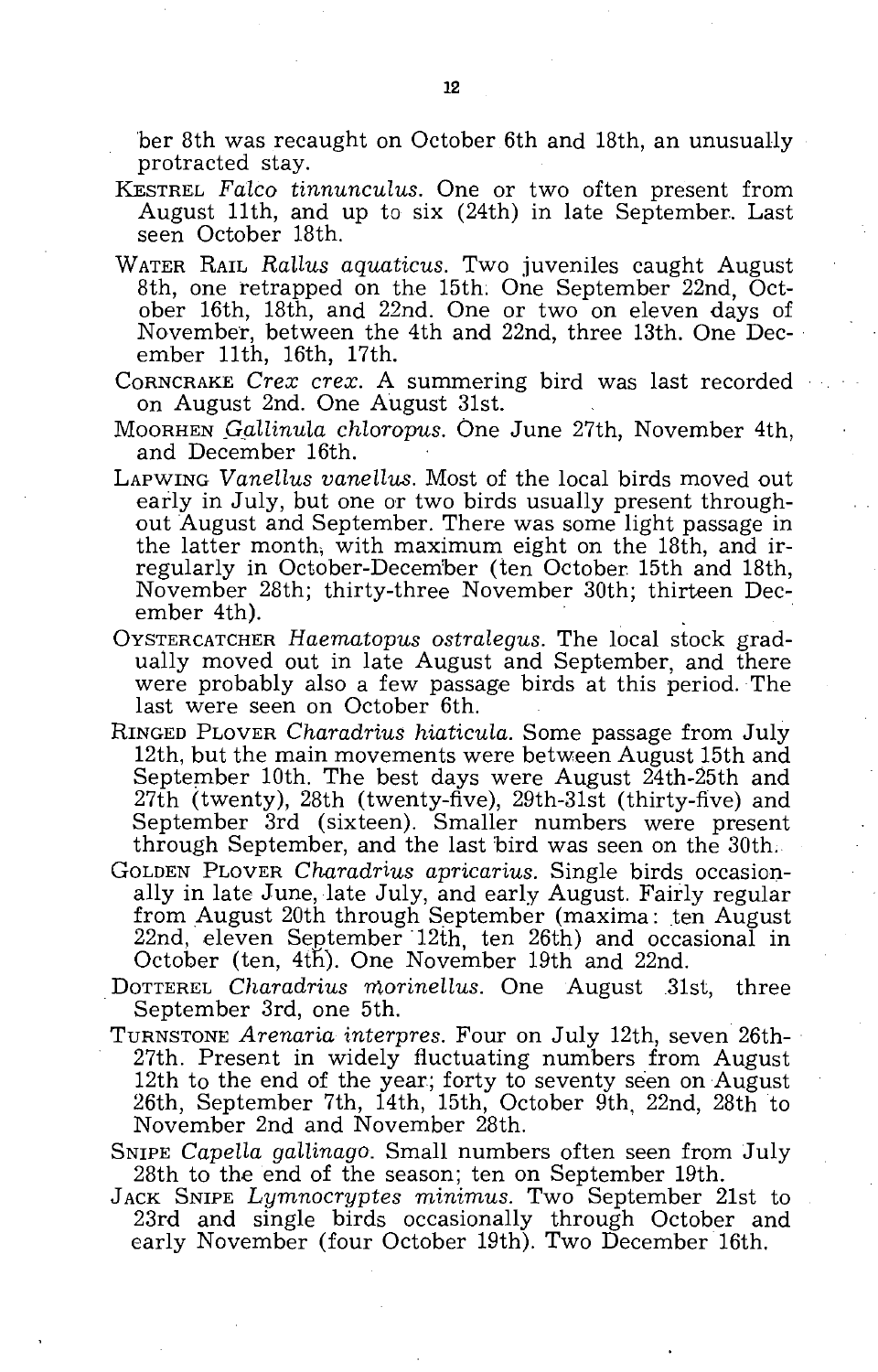- WOODCOCK *Scolopax rusticola.* Seen daily from October 22nd to November 19th, with one very large infiux on October 31st (when over two hundred were shot by the islanders) and a smaller arrival November 12th. Odd birds between November 29th and December 10th
- CURLEW *Numenius arquata.* Seen on most days from June 21st to the end of October, and occasionally in November and December. The main movements were in early July (thirtyfive 1st) and late August/early September (one hundred August 25th, thirty September 1st).
- WHIMBREL *Numenius phaeopus.* Up to five (30th) in late June, up to three on most days in July, and one or two frequently until September 16th.
- BAR~TAILED GODWIT *Limosa lapponica.* Three July 16th, one 17th.
- GREEN SANDPIPER *Tringa ochropus.* One July 30th, one August 11th to 13th, one 15th, two 16th.
- WOOD SANDPIPER *Tringa glcireola.* One July 21st-22nd, August 20th, 22nd.
- COMMON SANDPIPER *Tringa hypoleucos*. One June 24th, three July 14th, one frequently in the rest of the month. Seven August 10th, up to three on mosst days to the 25th. One September 9th and 10th.
- REDSHANK *Tringa totanus.* Always present from mid-June to the end of the year. Fifty or more August 31st and October 31st. Two birds caught on September 17th were of the Iceland form, *robusta,* from the measurements.
- SPOTTED REDSHANK *Tringa erythropus.* One August 31st.
- GREENSHANK *Tringa nebularia.* One July 23rd, 25th, and on seven days in August. Two August 31st and September 1st.
- KNOT *Calidris canutus.* Seen on most days between August 7th and September 16th; maxima: ten 24th, sixteen 25th, and fourteen 7th.
- PURPLE SANDPIPER *Calidris maritima.* Seen irregularly from August 24th onwards, but attained double figures on only three days, October 21st (ten), 31st (fifty), and November 1st (fifteen).
- LITTLE STINT *Calidris minuta*. One August 27th-29th, three September 16th, one 18th, '19th, three 21st, one 23rd, 24th, 29th,
- DUNLIN *Calidris alpina.* One July 6th, 7th, 10th. Frequent between July 31st and September 25th, with twenty August 24th and five September 18th. Two October 1st, one 11th and 17th,
- SANDERLING *Crocethia alba.* Three July 19th, one 26th, two August 5th. Seen on most days August 15th to September 23rd, maximum eight August 26th.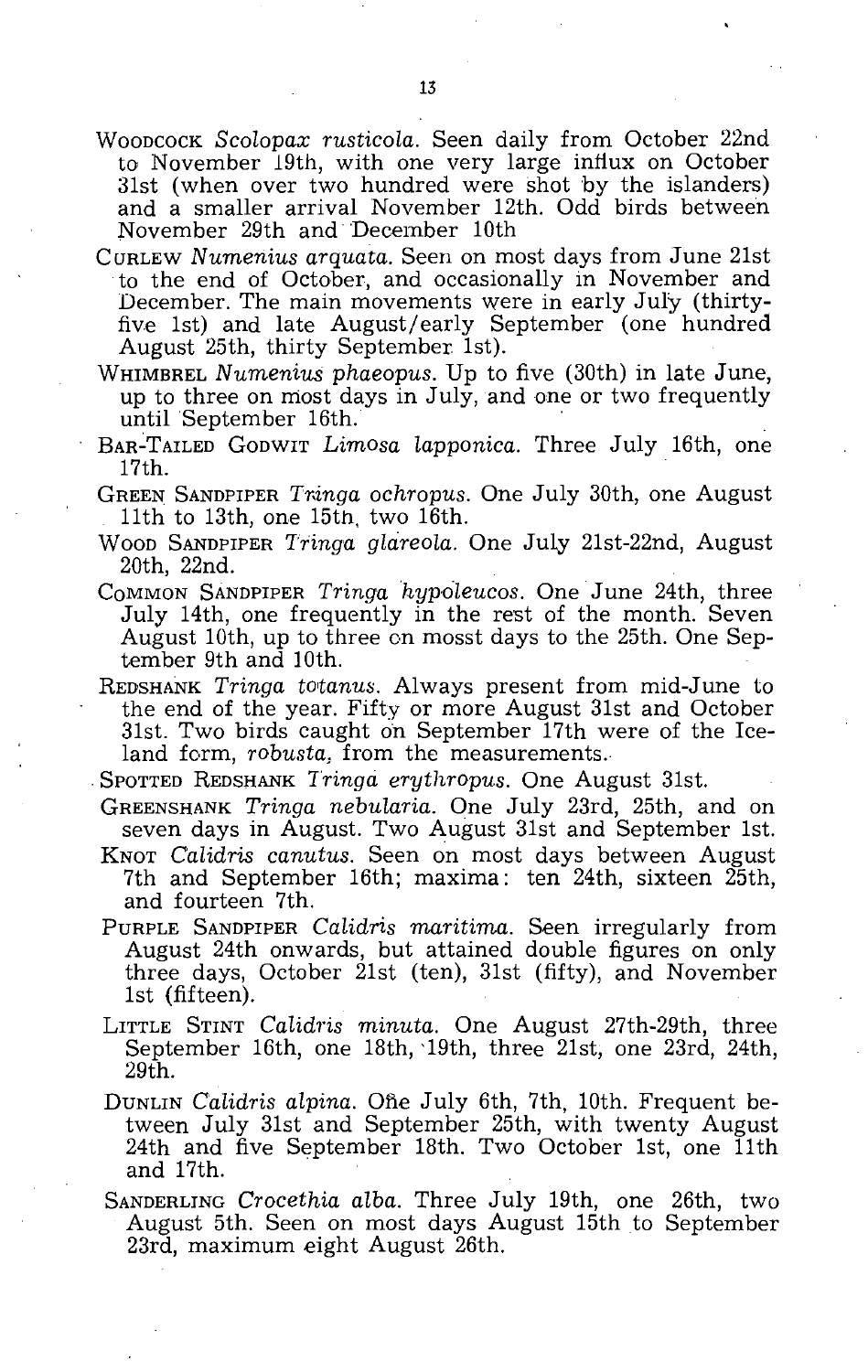- RUFF *Philomachus pugnax.* One July 29th to August 1st, August 9th to 11th, seven 25th to 27th. One September 1st, two 6th and 7th, one 10th, 12th, and 19th.
- GREAT SKUA *Catharacta skua*. Late birds over the island on October 19th and November 2nd:
- ARCTIC SKUA *Stercorarius parasiticus.* A late bird on October 16th, over a month after the last of the Fair Isle birds had gone.
- LESSER BLACK-BACKED GULL *Larus fuscus.* Six dark-mantled adults, presumably of the Scandinavian (typical) form were seen on September 16th, one on the 19th.
- COMMON GULL *Larus canus.* Usually present from June to October, and odd birds occasionally in October and December. The peak passage days (over one hundred on each date) were August 5th, 14th, 24th-25th, 28th, September 7th, 18th, and October 20th.
- GLAUCUS GULL *Larus hyperboreus.* Single immatures September 20th and November 10th.
- ICELAND GULL *Larus glaucoides.* At least one on December 12th.
- BLACK-HEADED GULL *Larus ridibundus.* Seen on most days from June to September, irregularly in October, and once in November and December. The largest numbers were twelve June 2th and ten August 1st and 21st, sixteen 28th, ten September 12th.
- MEDITERRANEAN GULL *Larus melanocephalus*. Immatures August 31st to September 2nd, and October 14th. The first records for Scotland.
- WOOD PIGEON *Columba livia.* One July 14th, November 11th, 13th, 14th.
- TURTLE DOVE *Streptopelia turtur.* Seen on twelve days between August 9th and September 21st, with two August 24th and 31st, three September 12th.
- CUCKOO *Cuculus canorus.* Two juveniles on July 14th and 15th.
- LONG-EARED OWL *Asiootus.* One October 17th and November 21st.
- SHORT-EARED OWL *Asio flammeus.* Two August 3rd, one September 5th, two 21st, one 30th, and October 3rd.
- SWIFT *Apus apus.* Seen frequently in late June and early July, maximum twenty-five July 3rd. Odd birds occasionally till September 24th.
- Hoopoe *Upupa epops.* One October 11th to 17th.

WRYNECK *Jynx torquiIIa.* Two September 19th, one 20th.

SHORT-ToED LARK *CalandreHa brachydactyla.* One July 19th to August 8th, two September 22nd, one until the 24th (see para. 75).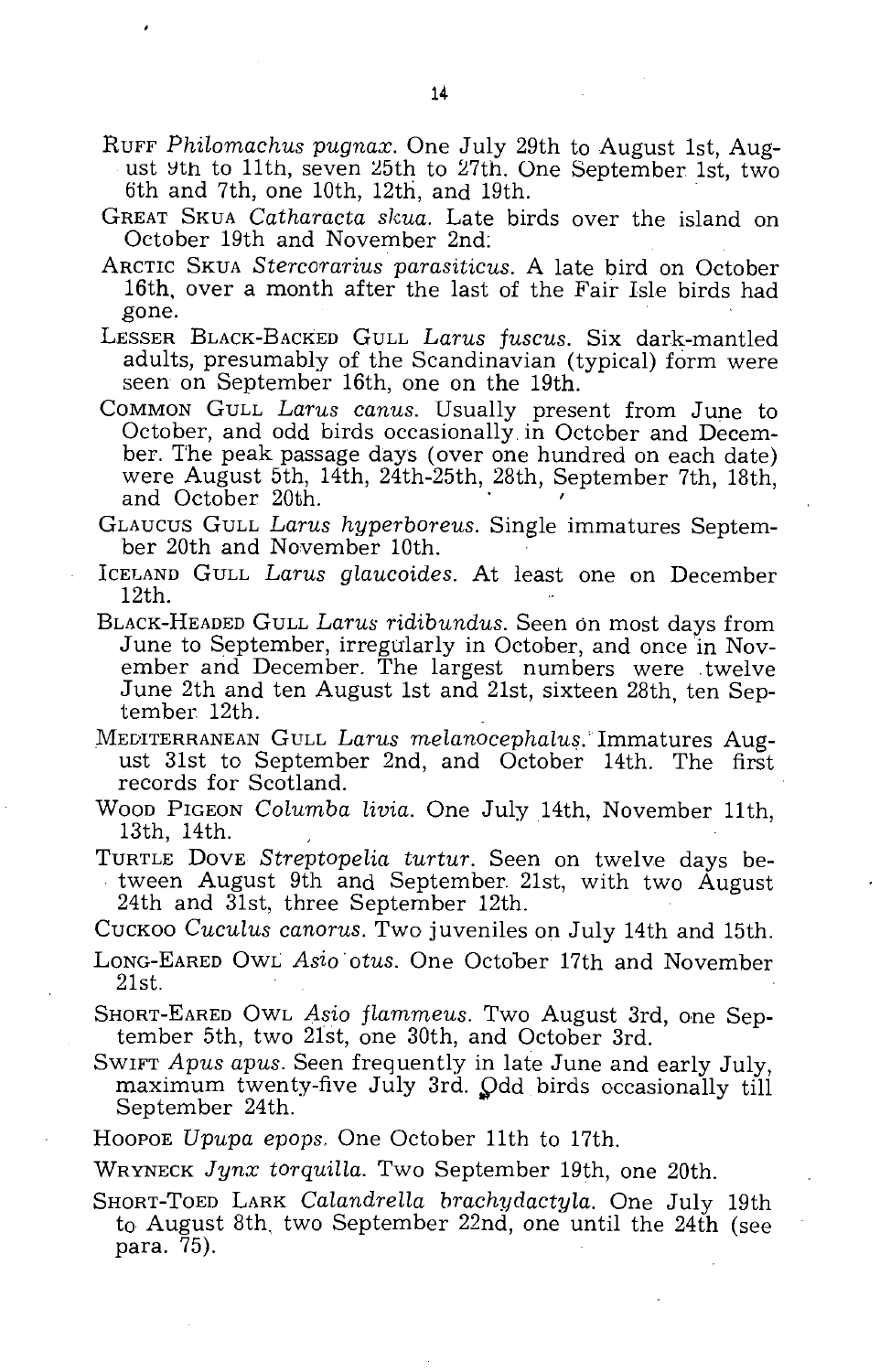- SKYLARK *Alauda arvensis*. It was difficult to detect small additions to the resident population, but there were considerable influxes September 18th to 20th, and probably a few passage birds in October and early November.
- SWALLOW *Hirundo rustica*. Small numbers frequently until July 19th. One or two daily, September 19th to 26th. •
- House MARTIN *Delichon urbica*. Seen on most days to July 3rd; one 11th, one August 4th to 6th, September 19th, four September 21st, three 22nd.
- SAND MARTIN *Riparia riparia.* One September 19th.
- CARRION CROW *Corvus corone.* One July 28th.
- Rook *Corvus frugilegus*. One from November 4th, joined by a second on December 15th. These two wintered on the isle.
- MISTLE THRUSH *Turdus viscivorus.* One November 17th.
- FIELDFARE *Turdus pilaris.* Usually present from September 19th. The main arrivals were two hundred October 16th, three hundred 31st, and November 4th, one hundred November 30th ,and hundred and fifty December 2nd.
- SONG THRUSH *Turdus ericetorum.* A juvenile, thought to be of the typical form, on July 4th. One September 2nd. Seen irregularly from September 17th to the end of the year; maxima: ten September 20th, 23rd-24th, October 15th, twenty November 7th. Most of these were undoubtedly of the Continental form, *philomelos.*
- REDWING *Turdus musicus*. Usually present from September 19th to the end of the season. The biggest arrivals, (three to seven hundred) on October 15th-16th, 31st, and November 4th, were of Continental birds T. m. *musicus,* but there was also a good passage of birds of the Iceland form *coburni* throughout October and the first half of November, and the 160 birds ringed were divided almost equally between the two races.
- RING OUZEL *Turdus torquatus.* One October 16th, and a very late bird November 22nd.
- BLACKBIRD *Turdus merula.* Movements from mid-October to early December, the best days being October 31st (three hundred), November 3rd-4th, and 12th-13th.
- BLACK-THROATED THRUSH *Turdus ruficoUis atrogularis .* .An adult male December 8th, which remained until late January 1958 (see para. 3). A 'first record for the island.
- WHEATEAR *Oenanthe oenanthe.* There was no big "August rush" in 1957. Some light passage out of Shetland in late August and early September, and other arrivals of probably continental origin on August 331st and September 19th-20th. (The latter was the biggest arrival of the fall). Long-winged birds of Greenland or Iceland stock *(leucorrhoa-schioleri)*  passed in very small numbers from the end of August through September and early October, the best day being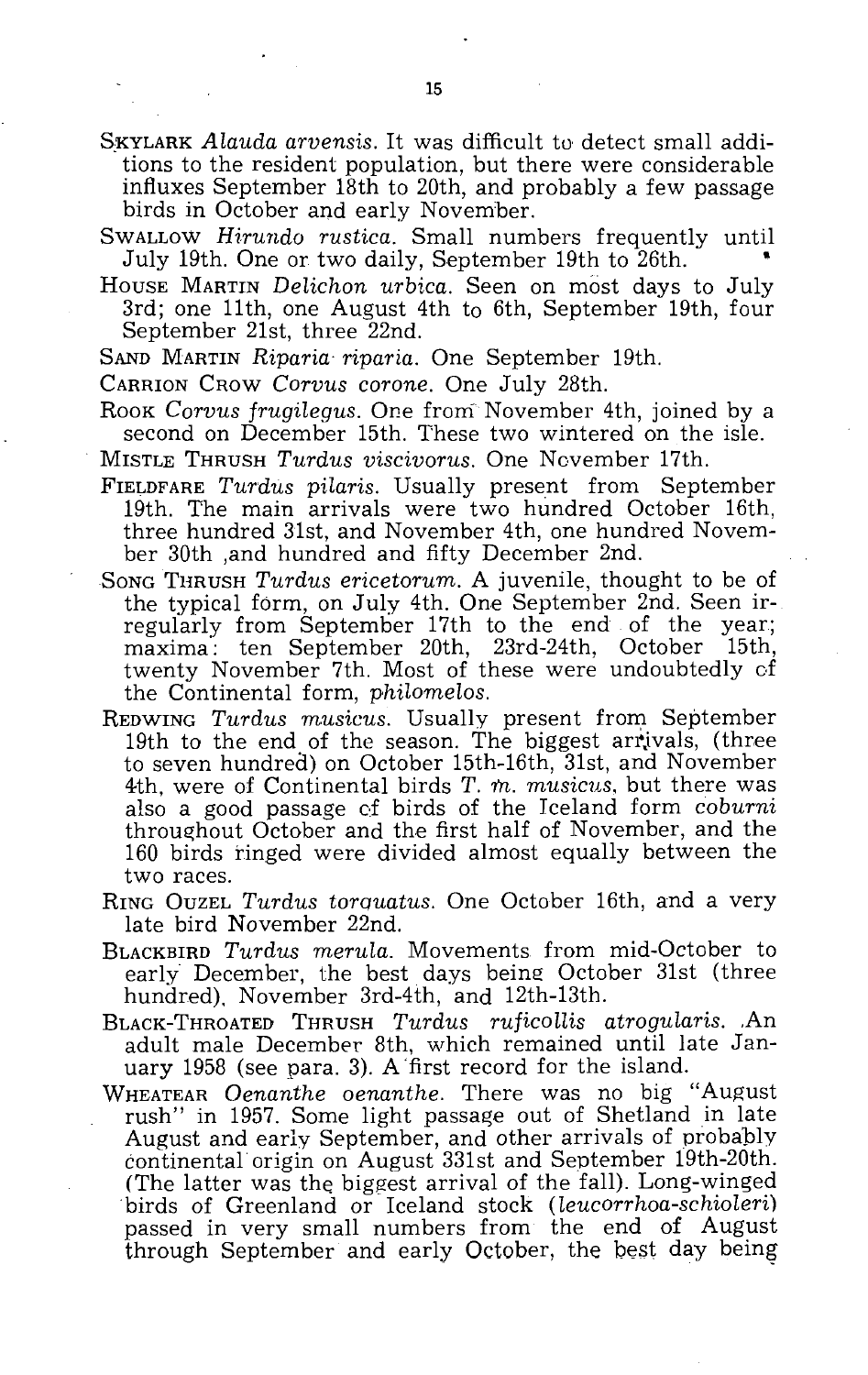September 7th. Only odd birds were seen in late October, but one as late as November 5th.

- WHINCHAT *Saxicola rubetra*. Two August 31st and one September 10th. Otherwise, seen only during the "September" rush" and its aftermath (September 17th to early October),
- being uncountable on September 20th. One late bird on October 28th.
- REDSTART *Phoenicurus phoeniCurus.* Apart from one August 13th, the species was seen only in the rush period from September 17th. Exceedingly abundant September 20th, a few until October 4th.
- BLACK REDSTART *Phoenicurus ochruros.* One October 25th, two 26th, one until the 28th. Again two on November 4th, and one to the 6th.
- BLUETHROAT *Cyanosylvia svecica.* Three September 19th, four or more 20th, smaller numbers to the 24th, one 27th. One October 20th and November 11th. The males caught were all of the Red-spotted, typical, form.
- ROBIN *Erithacus rubecula.* One September 19th, two 22nd, one 25th-27th. One or more always present from October 22nd to the end of the year; maxima : three November 4th, four 13th and 14th.
- LANCEOLATED W.ARBLER *Locustella lanceolata.* One September 21st (see para. 72).
- REED WARBLER *Acrocephalus scirpaceus*. Single birds trapped August 29th and September 20th.
- ICTERINE WARBLER *Hippolais icterina.* One August 8th and September 20th.
- BLACKCAP *Sylvia atricapilla.* Two or three daily September 17th to 23rd. Single birds (five males, three females) on nine days between October 9th and November 14th.
- BARRED WARBLER *Sylvia nisoria.* One August 22nd, four 31st. One September 5th, and up to three daily September 17th to 20th.
- GARDEN WARBLER *Sylvia borin.* One JUly 31st, August 9th, two 17th, one 26th to 29th. Seen on eleven days in September, maximum twelve or more on the 19th and 20th. One October 14th and 18th.
- WHITE THROAT *Sylvia communis.* One August 23rd and 30th, September 1st. Present on most days September 17th to 26th, maximum five on the 19th. One September 30th, October 1st, 14th, and 15th.
- LESSER WHITETHROAT *Sylvia curruca.* One August 23rd and September 12th. Usually present September 17th to 25th, at least four seen on the 19th. One October 15th to 22nd. Birds with wing-formula of the Eastern form, *blythi,* were trapped on September 12th and 21st.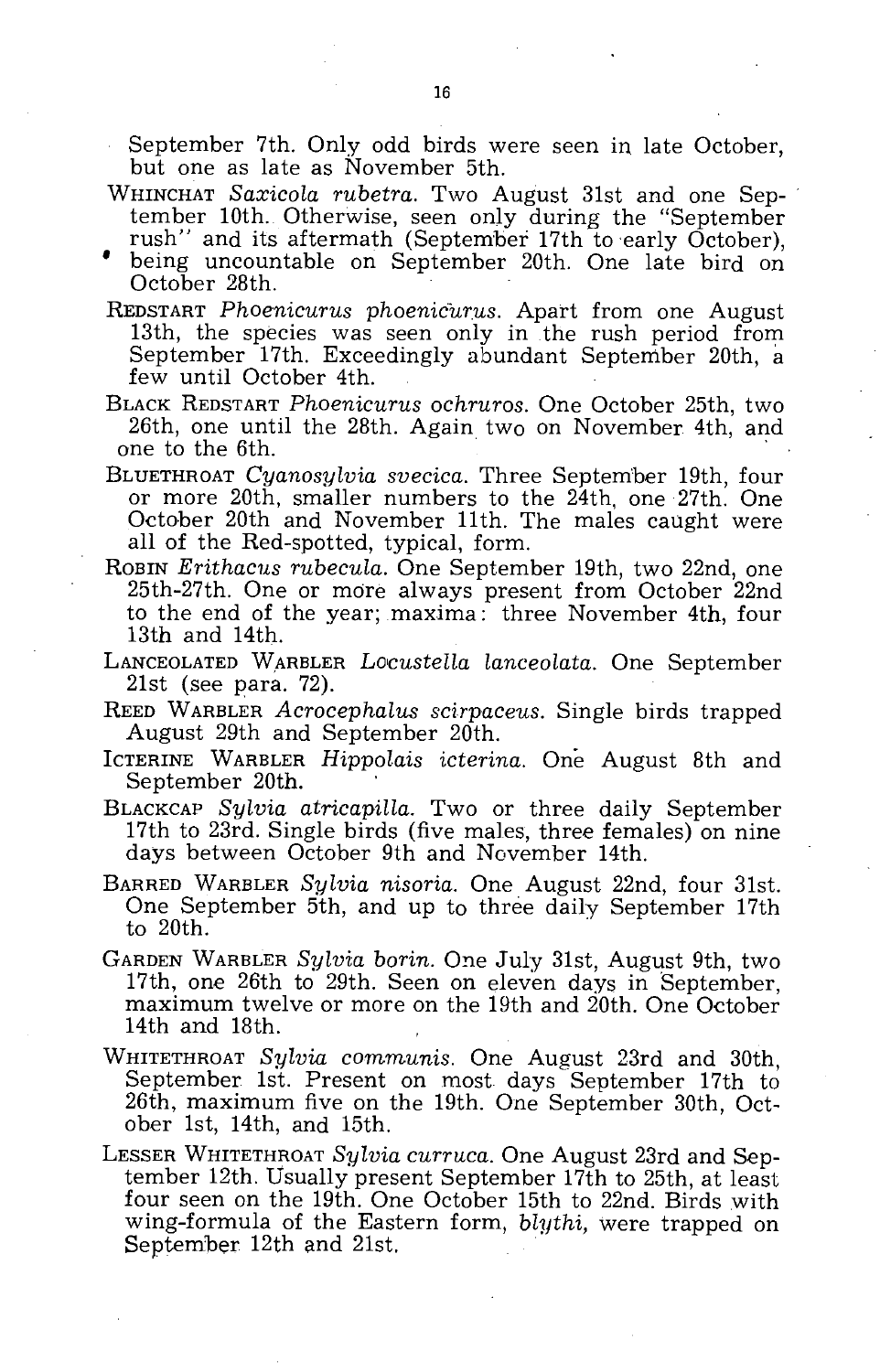- WILLOW WARBLER *PhylloscopuS trochilus.* Seen on August 3rd, and on seven days later in the month, with a maximum of four on the 16th and thirty on the 31st. Present on most days in September, with at least twenty on the 17th-19th, and fifty on the 20th. One October 1st and 2nd.
- CHIFFCHAFF *Phylloscopus collybita.* One August 31st and September 18th, two or more 19th-22nd. No October records. Seen on most days in November, with seven on the 4th and 12th; last recorded on the 27th. Two birds trapped on September 19th resembled the Scandinavian *form,abietimus,* and most of the November birds favoured *tristis,* the Siberian race. Two of these were caught, on the 12th and 15th.
- WOOD WARBLER *Phylloscopus sibilatrix.* One August 12th and 16th.
- YELLOW-BROWED WARBLER *Phylloscopus inoratus*. Two September 17th, one 22nd.
- GOLDCREST *Regulus·regulus.* One August 23rd, two September 9th, 10th, 20th, one 23rd. Three October 26th, one 28th; two November 3rd, three 17th, one 20th.
- SPOTTED FLYCATCHER *Muscicapa striata*. Seen each day from September 18th to 25th, with at least ten on the 19th to 21st.
- PIED FLYCATCHER *Muscicapa hypoleuca.* One August 12th, five 31st, one September 5th. Present from September 17th to 25th, with twenty or more on the 19th and 20th.
- RED-BREASTED FLYCATCHER *Muscicapa parva.* Single immature birds trapped on November 4th and 5th.
- HEDGE SPARROW *Prunella modularis.* One September 5th and November 11th.
- MEADOW PIPIT *Anthus pratensis.* Seen passing south in small numbers on many days in late August and September; the largest movements were on August 20th, 23rd, September 5th, and there was a big overnight arrival on September 21st. Decreased fairly steadily throughout October, and only a single bird seen in November, which stayed at North Haven until the 19th.
- TREE PIPIT *Anthus trivialis.* Seen daily from September 17th to 28th, with over a hundred on the 20th. One October 1st, and 23rd-25th:
- REo-THROATED PIPIT *Anthus cenfinus.* One October 22nd (see para 5).
- RICHARD'S PIPIT *Anthus richardi.* One (perhaps two) September 21st to 24th (see para. 5).
- ROCK PIPIT *Anthus petrosus.* A definite arrival on August 23rd, and passage suspected on other dates about this time.
- WHITE WAGTAIL *Motacilla alba.* One July 21st and August 1st to 7th. Present on most days August 12th to September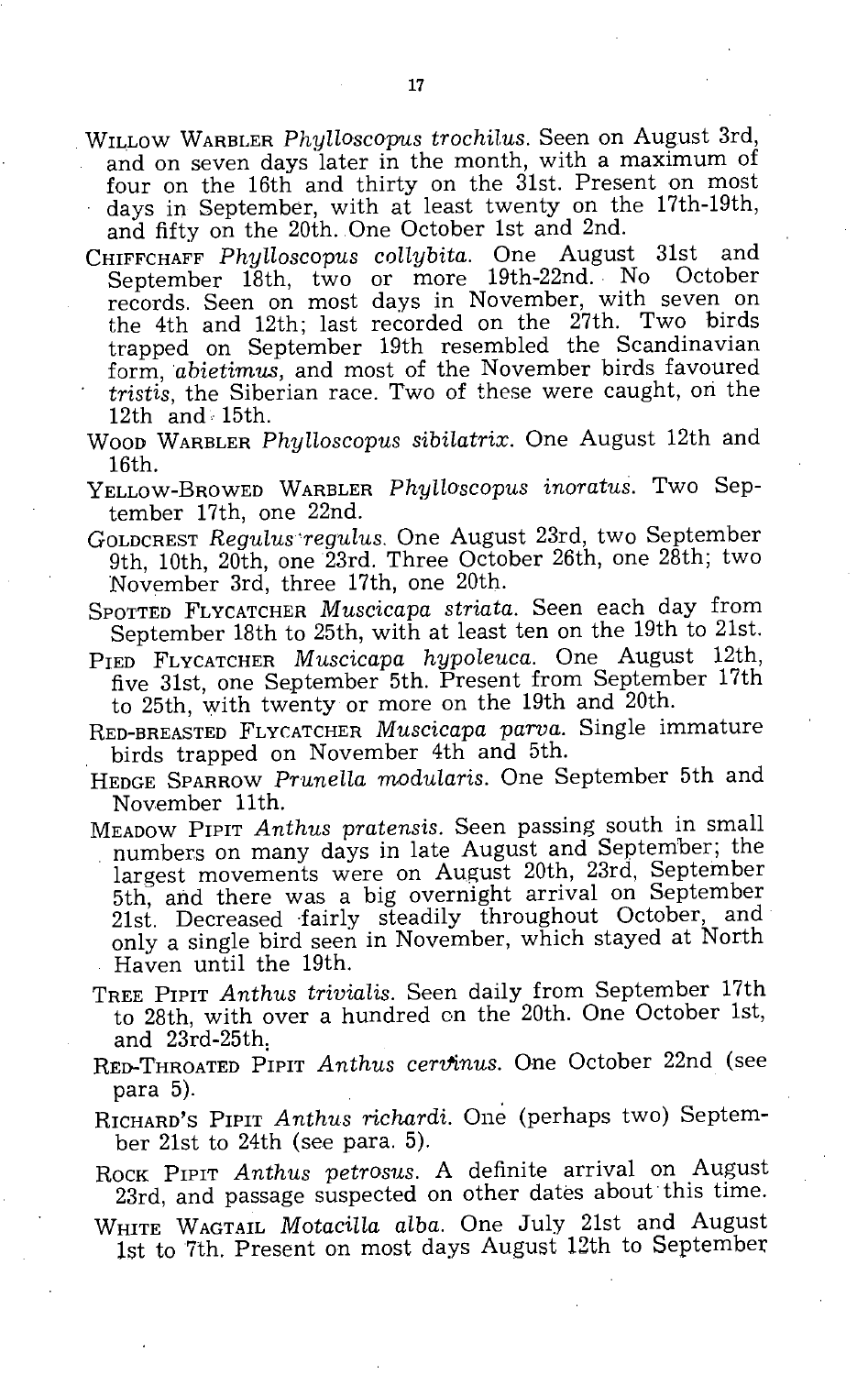22nd, though exceeding ten only between August 19th and September 3rd. The main arrivals were on August 19th-20th (fifty) and 23rd (two hundred).

GREY WAGTAIL *Motacilla cinerea.* One October 3rd.

- YELLOW WAGTAIL *Motacilla flava.* Those seen closely (two in late September and three of the October-November birds) were all immatures, but appeared to be of the Blue-headed form M. f. *flava.* The records were: one September 19th, two 20th, one 23rd, three 24th, one 25th. One October 9th, two 11th. An exceptionally late bird "resident" at Springfield and Busta from November 6th to 20th.
- WAXWING *Bombycilla garrulus.* One November 12th, ten or more on the 13th, smaller numbers to the 17th. One 29th and 30th.

GREAT GREY SHRIKE *Lanius excubitor.* One November 4th.

- RED-BACKED SHRIKE *Lanius cristatus collurio.* An adult female August 9th to 23rd. One September 3rd.
- STARLING Sturnus vulgaris. Little obvious movement. Some slight increase on August 25th, September 4th, October 15th. The local birds decreased slowly through October and November, particularly on November 7th, but fair numbers wintered.
- ROSE-COLOURED STARLING *Sturnus roseus.* One August 4th.

GREENFINCH Chloris *chloris*. Two November 4th and 5th.

- SISKIN *Carduelis spinus.* One September 20th to 24th, another 23rd to 27th. One November 13th, three 16th, two 17th.
- TWITE *Carduelis flavirostris.* Some diurnal passage observed August 22nd, otherwise movements imperceptible. The local birds decreased gradually through September and October, and the last departed about November 11th. Single birds November 20th, December 4th and 7th.
- REDPOLL *Carduelis flam.m.ea.* Greater Redpolls C. f. *rostrata*  were scarce this year. One was seen September 8th, two 13th; one October 6th to 13th, with another on the 12th; one 17th and 26th. About ten birds on September 16th, and odd ones to the 21st, may have been of this form. A male Lesser Redpoll C. f. *cabaret* was seen on October 20th and trapped on the following day.
- SCARLET GROSBEAK *Carpoddcus eruthrinus.* Three immatures September 18th and 19th, one till the 21st.

CROSSBILL *Loxia curvirostra.* One August 24th.

CHAFFINCH *Fringilla coelebs.* One or two daily September 19th to 25th. Seen on most days in October, from the 3rd but no more than four (8th and 26th). Present in November until the 20th. maxima one hundred and twenty 4th, one hundred and fifty 6th and 7th. One December 2nd and 3rd.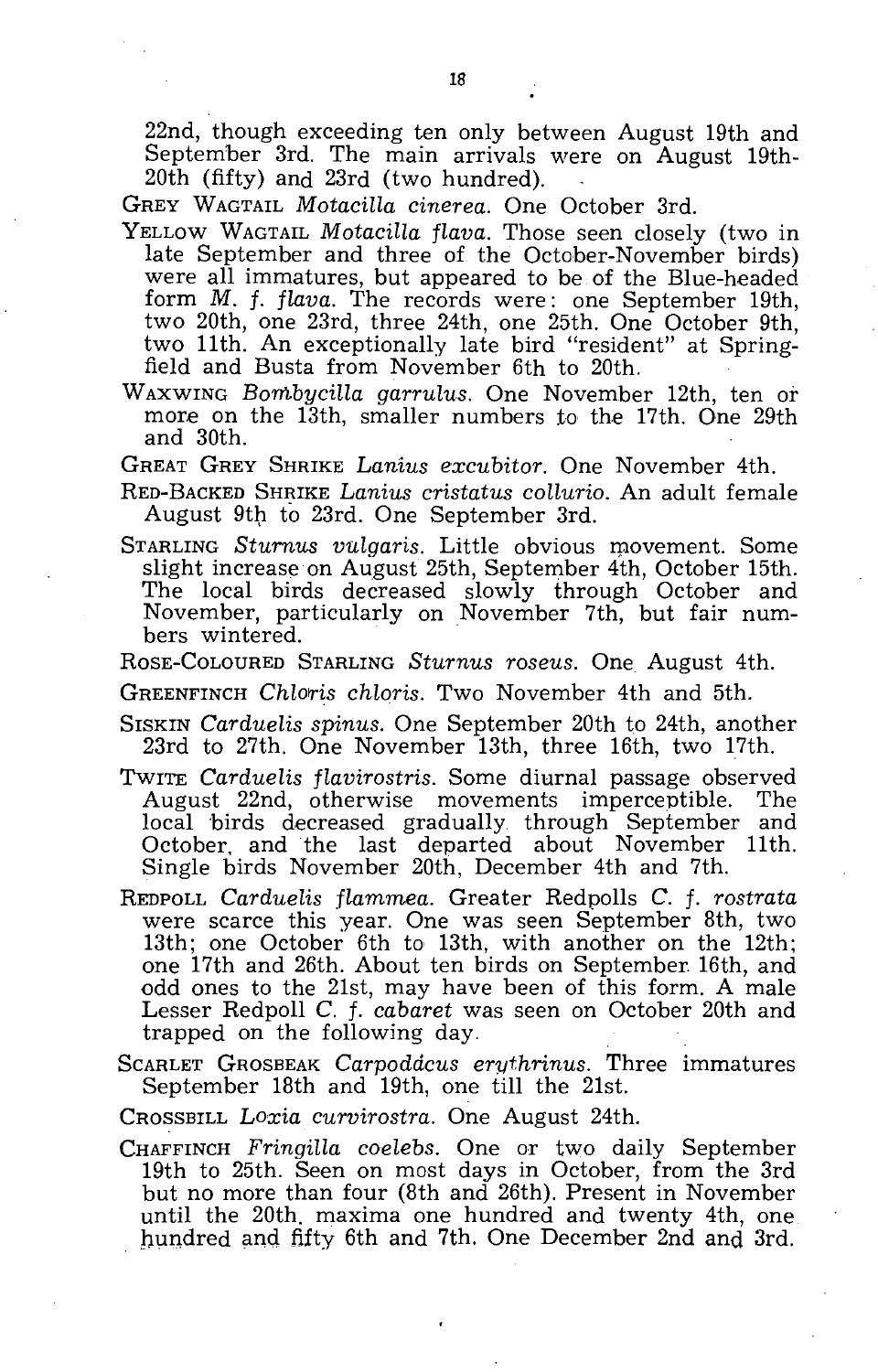Males trapped in November were considered to be of the Scandinavian (typical) form.

- BRAMBLING *Fringilla montifringilla.* One September 19th and 23rd, October 1st and 10th. Seen frequently from October 14th to November 15th, maxima ten October 18th and Nov-<br>, ember 5th-6th.
- CORN BUNTING *Emberiza calandra.* Two October 19th and 20th. Two November 15th, one remaining until December 2nd.
- YELLOWHAMMER *Emberiza citrinella*. One October 15th.
- LITTLE BUNTING *Emberiza pusiLl.a.* Singly September 18th to 20th, November 2nd and 13th.
- REED BUNTING *Emberiza schoeniculus.* One October 18th, 26th, November 4th to 6th and 12th.
- LAPLAND BUNTING *Calcarius lapponicus.* Fewer than for many years. Single birds on nine days between August 23rd and September 17th, three or four present September 19th to 22nd, one 30th, one November 4th and 13th.
- SNOW BUNTING *Plectrophenax nivalis.* Five August 25th, two 31st. Seen almost every day from September 12th to the end of the year, with main arrivals September 22nd (100). October 22nd (130), 26th (200). 29th (400), November 1st (250), 8th (300), 28th (250), December (250), and 13th (150).

TREE SPARROW *Passer montanus.* One September 5th.

#### **7. Recent Fair Isle Ringing Recoveries**

- SHAG: A 1957 chick from South Haven was found dead on the shore at Longhope, Hoy, Orkney, on December 12th 1957.
- MERLIN: A first-winter bird, caught in the Doubie Dyke trap on September 3rd 1957 was captured on board a ship a few miles off Bremerhaven, Germany, on October 11th; it died in that port three days later. This was our first Merlin recovery from Germany, but unfortunately it was the only 1957 capture for which a racial assessment was impossible, owing to the intermediate measurements. From what is known of the wintering areas, it was most probably of continental origin.
- ARCTIC SKUA: AT 19785, a 1954 chick from the Jarm's Cup territory, provided the second recovery of this species .in Angola (Portuguese West Africa), when it was "fished on board" a vessel near Mossamedes (15°10'S) on November 3rd 1957. AT 19822, another 1954 youngster reared by the Mire of Vatnagard pair, was found with a broken wing at Spiggie, Dunrossness, Shetland, on June 5th 1957.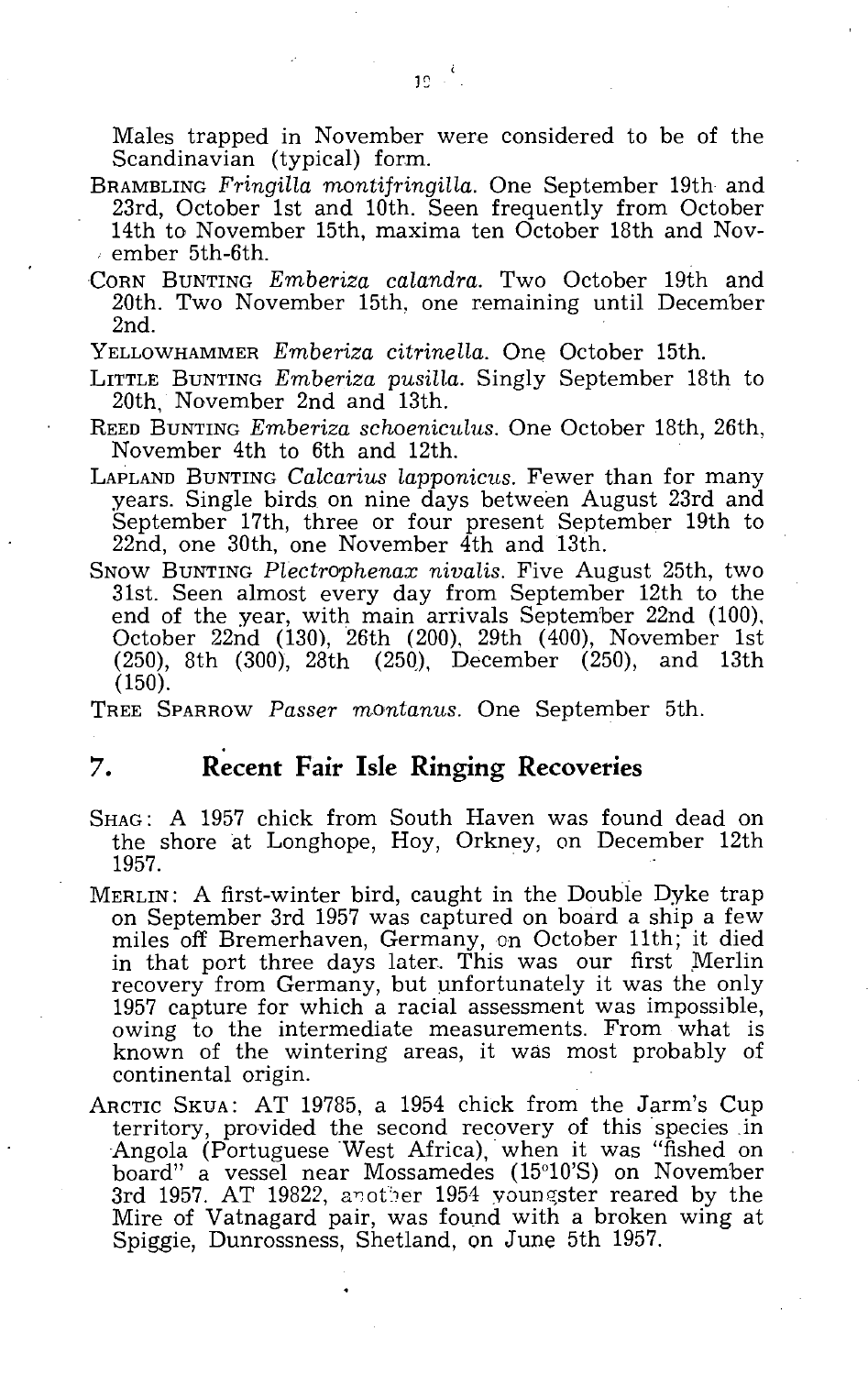REDWING: The exceptionally heavy Redwing passage of October 1956 has already added four recoveries to the six reported in all previous years. Although more than 200 of the 333 birds ringed in that year were of the Iceland form, only one of these has been recovered; this was  $X$  89094, ringed (like all the others) as a first-winter bird, on October 25th 1956, and found dead at Alford, Aberdeenshire, on April 22nd 1957, probably on return passage. The three birds of the Continental race were are all of exceptional interest, providing the first recoveries of Fair Isle-ringed Redwings in France and Spain. X 89037 was found at Haudrecy, near Charleville, (Ardennes) France, on November 28th 1957; it was originally caught on October 23rd 1956. S 88682, ringed on October 7th 1956, was killed at Bouzac, near Libourne, (Gironde) France, on March 6th 1958; and X 88686 ringed on the same day, was killed near Alameda, Malaga, on the south coast of Spain, on December 2nd 1957.

One bird ringed in the 1957 season, on October 17th, has also been reported, from Athlone, Eire, on January 24th 1958. This, too, was a first-winter bird of the Continental form, bearing ring number S 87423.

Fair Isle has no monopoly of Redwing-ringing, and we were reminded of this, in a most exciting way, when a bird taken in the Double Dyke trap on October 16th 1957 was found to be carrying a ring with the inscription "Stavanger Museum, Norway," and the number 744654. This bird had been ringed as a barely-fledged juvenile at Auglend, about two miles from Stavanger, on July 7th 1956.

- BLACKBIRD: There were three further additions to the already substantial crop of foreign recoveries. W 14806, a first-winter male of October 31st 1955, was found at Byrkjelo, (Sogn og Fjordane), Norway, on November 6th 1957; W 14840, an adult male ringed March' 28th 1956, was at Eresfjord (More og Romsdal), Norway, on July 21st 1957; and S 87608, a firstwinter female ringed on October 31st 1957, was found dead at Castlebar, Co. Mayo, Eire, on December 16th.
- WHEATEAR: C 66842, ringed as first-winter male on September 10th 1957, was killed at Sanlucar de Barameda, near Cadiz, ·Spain, on October 21st
- MEADOW PIPIT: Three recoveries show the normal passage of Fair Isle-ringed birds down the Atlantic seaboard of Europe; a fourth is of exceptional interest, being the first of our Meadow Pipits to be found in Italy. C 66082, a localborn juvenile ringed on July 17th 1957, was recovered near Lisbon, Portugal, on October 5th; C 66217, ringed as fullgrown on August 24th 1957, was at Le Boucau (Basses Pyrenees), France, on October 17th; and C 66883, also marked as full-grown, on September 16th 1957, was shot at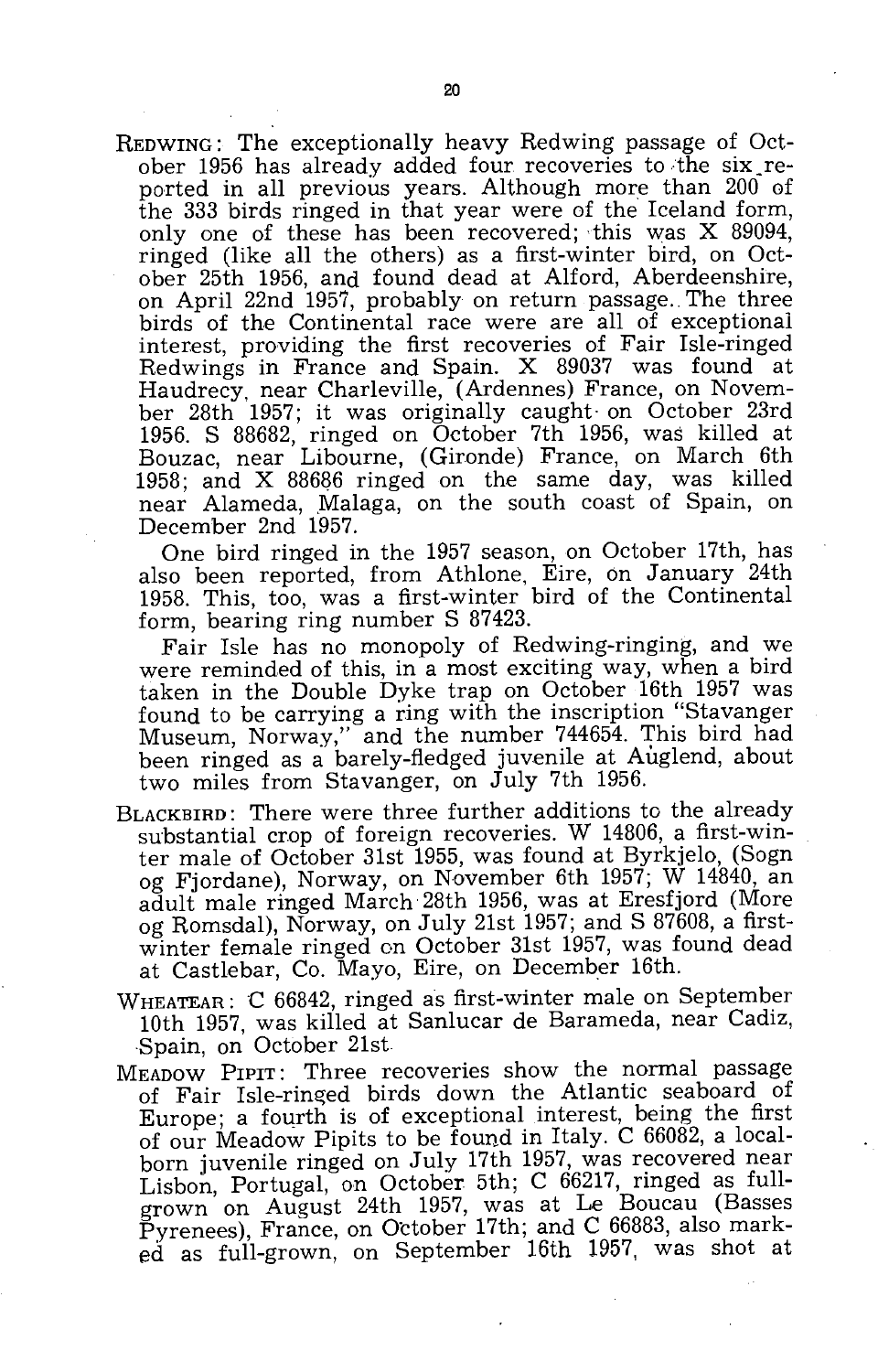Ludon-Medoc (Gironde), France, October 16th. The Italian recovery was C 47721, ringed as a first-winter bird on September 1st 1956, and killed at Vicenza (Venezia), Italy, on November 11th 1957.

STARLING: Two local birds were found dead in Orkney; X 30838, a juvenile of July 25th 1955, was in Westray on May 5th 1957; and X 88921, ringed as adult male on September 21st 1956, was in Stronsay on January 24th 1957.

#### **8. Various Notes from Shetland**

- GREEN SANDPIPER *Tringa ochropus.* One in Mousa, August 2nd and 3rd 1957, two East Loch of Skaw, Whalsay, August 16th (D. R. Wilson). One Tros Wick, Dunrossness, August 20th (F. Holroyde).
- CURLEW SANDPIPER *Calidris testacea.* One at Tros Wick, August 19th (F.H.). There are fewer than ten Shetland records for the present century.
- RUFF *Philomachus pugnax.* One Tros Wick, August 20th (F.H.).
- ROLLER *Coracias garrulus*. One found injured by Miss H. Thompson in Mid Yell, September 18th ("Shetland News", l.x.57). This was probably the same bird subsequently found dead and taken to C. Inkster. September 18th was the first "big day" of a remarkable rush of birds at Fair Isle (see para. 4). There is only one previous record of the Roller in Shetland, at Whalsay in Autumn 1930.
- HOOPOE *Upupa epops.* One seen by Mrs Winton at Kergord, Weisdale, August 12th to September 10th (per G. T. Kay).
- CHIFFCHAFF *Phylloscopus collybita.* A bird apparently of the Siberian form P. c. *tristis,* with no yellow on the underparts, was found freshly dead near Spiggie on December 13th, and taken to T. Henderson. Birds of this type were at Fair Isle until late November.

### **9. Bird Notes from Haroldswick, Unst, Autnmn** 1957

#### MAGNUS SINCLAIR

- GREAT NORTHERN DIVER *Gavia immer.* One calling inshore October 22nd. Also sseen November 5th and 12th.
- FULMAR *,Fulmarus glacialis.* Six on September 11th were the last seen in the bay. Three arrived back on November 4th, and some were seen on most days after this.
- HERON *Ardea cinerea.* One on August 9th, 10th, 25th and 30th. In September one 4th and two from 21st to 23rd. Two October 1st, five 3rd and two 21st.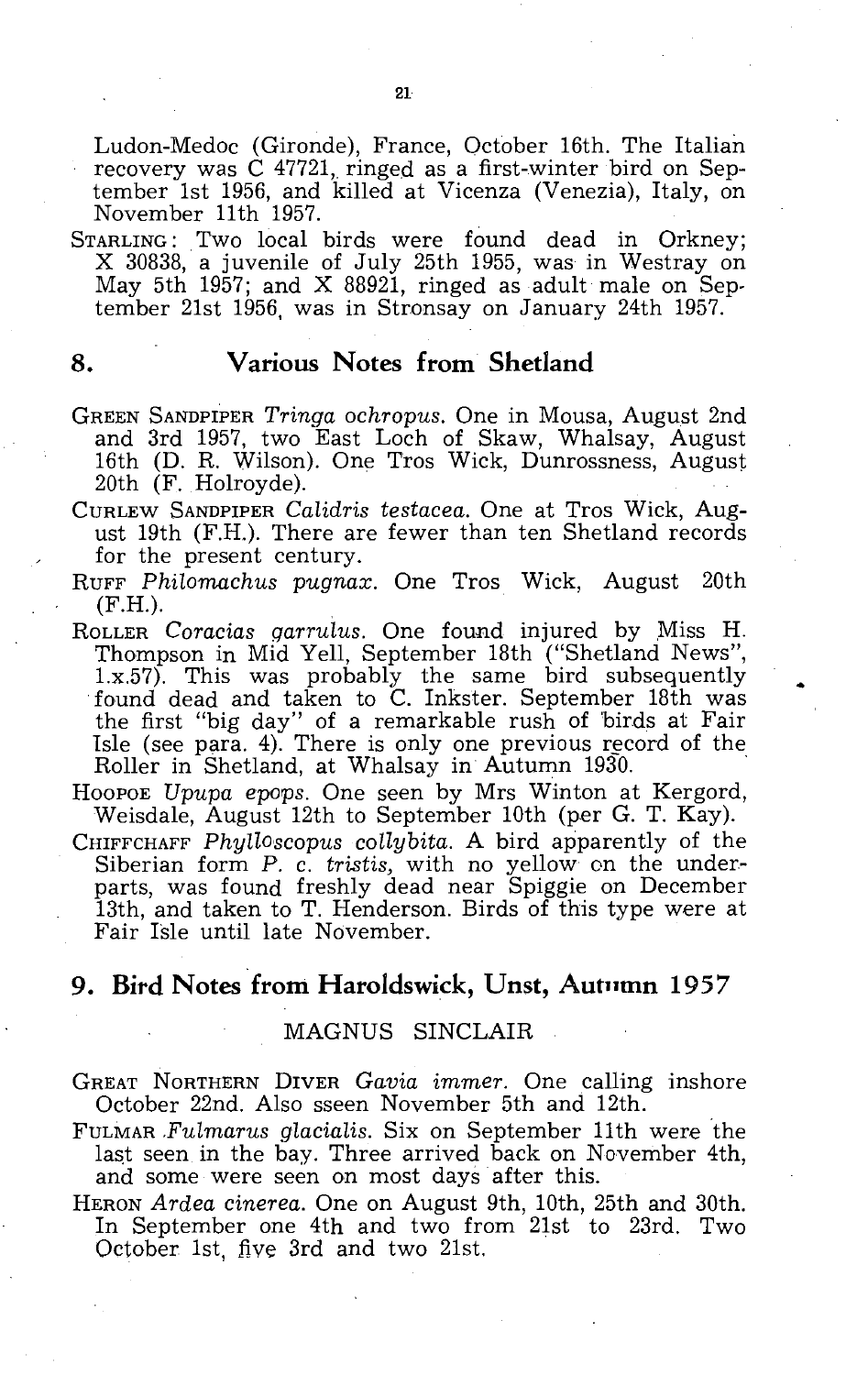- LONG-TAILED DUCK *Clangula hyemalis*. A party of six inshore on October 21st.
- GREY LAG-GOOSE *Anser anser.* Three flying east on October 14th.
- WHOOPER SWAN *Cygnus cygnus.* First seen were six adults and three young on October 29th; and there were two old and three young birds on November 6th.
- KESTREL Falco tinnunculus. One in the first week August and one September 19th. Singly from October 14th to 20th with two 21st.
- CORNCRAKE *Crex crex.* One flushed September 7th.
- OYSTERATCHER *Haematopus ostralegus*. Most breeding birds had left by mid-August. Three passed through on September. 20th, and one seen at Skaw on October 13th.
- "GOLDEN PLOVER *Charadrius apricarius.* There were nine on July 13th and about 100 on 28th, and about the same number in the first week of September, with about 100 on the 21st. On October 7th about 300 seen, and then numbers dropped off towards mid-month, but 300 or more again on the 21st. Another increase November 1st, and a flock of c.400 on the 9th. Flocks of 100 present till the end of the month.
- TURNSTONE *Arenaria interpres.* One July 22nd and two 28th. Twelve August 24th and one September 6th. Arrivals in mid-October and there were nineteen inland on pasture on October 24th. One feeding in potato rig on November 30th.
- SNIPE *Capella gallinago*. A flock of ten and another of twentyfive on September 22nd. Smaller parties seen 23rd, 26th and 27th. Eight October 1st, ten 15th, and twenty 19th.
- WHIMBREL *Numenius phaeopus*. Two flying south August 25th, and one September 9th.
- RUFF *Philomachus pugnax.* An immature on July 25th. In September four. birds arrived 15th and five 19th; one seen 21st, and five again 23rd, one of which had a broken leg, and was present for several weeks. It was joined by another on October 9th. and both left on 21st.
- ARCTIC SKUA *Stercorarius parasiticus.* The last were two on September 12th and a dark-phase bird November 29th.
- GREAT SKUA *Catharacta skua.* Two still at Saxa Vord breeding grounds on October 5th. Single birds at Skaw on 13th and Haroldswick 15th. Last seen were two on 27th.
- GLAUCOUS GULL *Larus hyperboreus.* One immature November 2nd.
- ARCTIC TERN *Sterna macrura.* Most breeding birds' had left by the end of August. Last seen September 19th.
- SWALLOW *Birundo rustica.* Two from July 18th to 20th and two 29th.
- FIELDFARE *Turdus pilaris.* One October 27th, and a flock of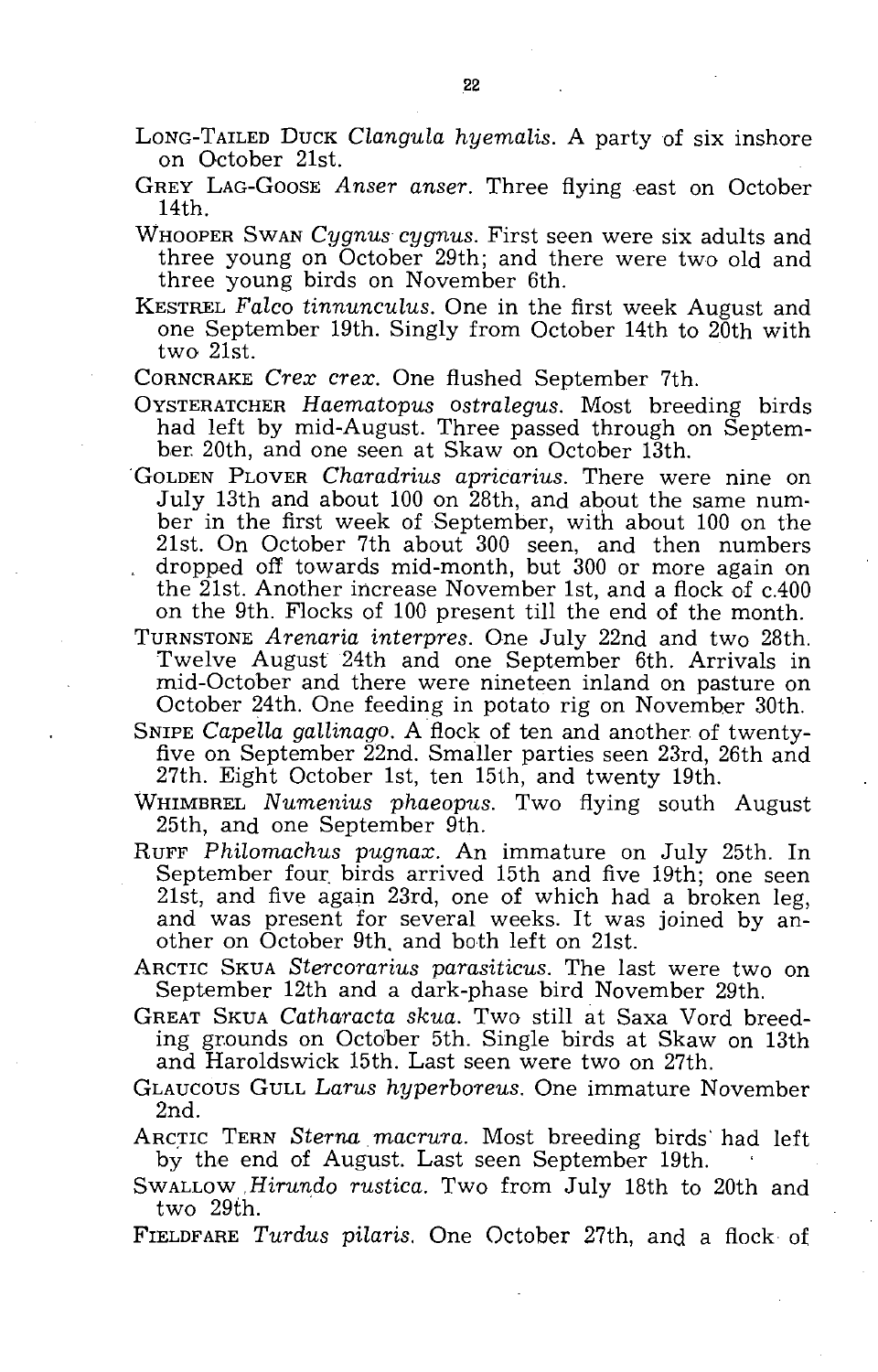forty with Redwings on 31st. A small flock again next day, and one November 5th.

- REDWING *Turdus musicus.* First one seen on October 14th, with nine next day. Singly on most other days in October, with about fifty 31st. In November, small numbers up to the 12th, with twenty 11th.
- WHEATEAR *Oenanthe oenanthe*. In October, single birds from 2nd to 11th and 18th to 20th, with two 21st. Last seen, one on  $24$ th.

REDSTART *Phoenicurus phoenicurus.* A female September 21st.

- BLACK REDSTART *Phoenicurus ochruros.* A female stayed from November 5th to 8th.
- WILLOW WARBLER *Fhylloscopus trochilus.* Singly from September 19th to 23rd.
- GOLDCREST *Regoulus regulus.* A female on September 19th and 21st
- WHITE WAGTAIL *Motacilla alba alba.* One August 15th and a flock of ten flying over on 19th were probably this race. Singly on most days to end of month. In September, one 1st and 8th, two 9th, and one until 12th.
- REDPOLL *Carduelis flammea.* A very light bird November 7th; a possible 14th, but this one was much darker.
- CHAFFINCH *Fringila coelebs.* Two November 4th, and one 15th.
- BRAMBLING *Fringilla montifringiUa.* A single bird October 15th.
- SNOW BUNTING *Plectrophenax nivalis.* Heard September 14th; thirty October 4th and 5th, small numbers 7th, 10th and 14th, three 24th and 31st. A flock of fifty November 1st, and c.160 on Saxa Vord hill on 4th. Small parties seen on most days till end of month, with increases on 6th (50), 11th (100), 12th (250), and 16th (100).

#### **10. Autumn Migration** in Orkney, **1957**

#### E. BALFOUR

A number of waders and other birds were noted from the end of July onwards. There was a considerable rush of passerines from September 18th to 21st, and a smaller movement in late November and early December.

#### SYSTEMATIC LIST

WHOOPER SWAN *Cygnus cygnus.* First arrivals were a family of six at the Loch of Brochan on October 1st; one day later than in 1956.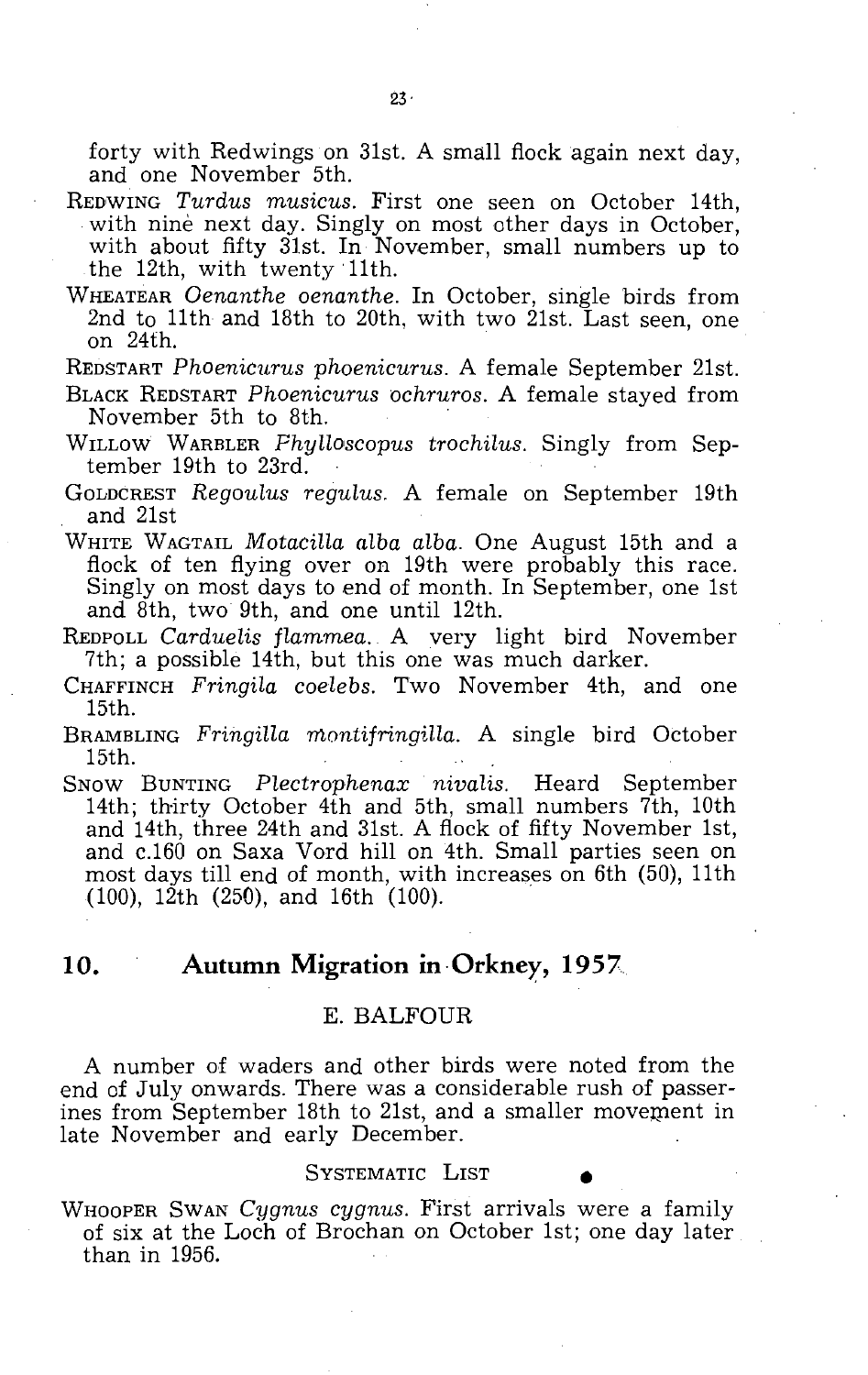- SPARROWHAWK *Accipiter nisus.* One at Binscarth Wood, December 1st.
- GOLDEN PLOVER *Charadrius apricarius*. Several about on September 18th.
- WOODCOCK *Scolopax rusticola.* A few on November 30th and December 1st.
- BAR-TAILED GODWIT *Limosa lapponica.* A flock of about fifty at Kettletoft Bay, Sanday (several in red plumage) on July 31st.
- GREENSHANK. *Tringa nebularia.* One in Sanday July 31st, and several on the Mainland on August 29th.
- KNOT *Calidris, canutus.* A few seen on North Ronaldsay on July 30th.
- RUFF *Philornachus pugnax.* One seen in Sanday, July 31st.
- SANDWICH TERN *Sterna sandvicensis.* A small party arrived at Isbister Oyce on August 8th, and stayed until late September.
- GREAT TIT *Pants major.* One at Binscarth Wood, December  $1$ st.
- WHEATEAR *Oenanthe oenanthe.* Many from September 18th to 21st.
- REDSTART *Phoenicurus phoenicurus.* A few seen on September 20th and 21st.
- ROBIN *Erithacus rubecula.* Several in Binscarth Wood, September 21st. '
- GARDEN WARBLER *Sylvia* borin. A few seen at Binscarth and other places on September 20th and 21st.
- WHITETHROAT *Sylvia communis.* Two at Birstane Wood September 21st.
- WILLOW WARBLER *Phylloscopus trochilus.* Several seen at different parts of the Mainland from September 18th to 21st.

GOLDCREST *Regulus regulus.* Several seen at Binscarth and one at Rendall on September 20th and 21st.

- SPOTTED FLYCATCHER *Muscicapa striata*. A few at Binscarth on September 21st.
- FlED FLYCATCHER *Muscicapa hypeleuca.* A few at Binscarth on September 21st.

MEADOW PIPIT *Anthus pratensis.* Large numbers all over Orkney from September 18th to 21st.

FIED WAGTAIL *Motacilla alba.* Several seen on September 20th and 21st.  $\bullet$  .  $\bullet$  .  $\bullet$  .  $\bullet$  .  $\bullet$  .  $\bullet$  .  $\bullet$  .  $\bullet$  .  $\bullet$  .  $\bullet$  .  $\bullet$  .  $\bullet$  .  $\bullet$  .  $\bullet$  .  $\bullet$  .  $\bullet$  .  $\bullet$  .  $\bullet$  .  $\bullet$  .  $\bullet$  .  $\bullet$  .  $\bullet$  .  $\bullet$  .  $\bullet$  .  $\bullet$  .  $\bullet$  .  $\bullet$  .  $\bullet$  .  $\bullet$  .  $\bullet$  .

WAXWING *Bombycilla garrulus.* Three seen in KirkwaU November 15th (H. G. Brownlow) and one 21st.

CROSSBILL *Loxia curvirostra.* Two juveniles seen August 15th.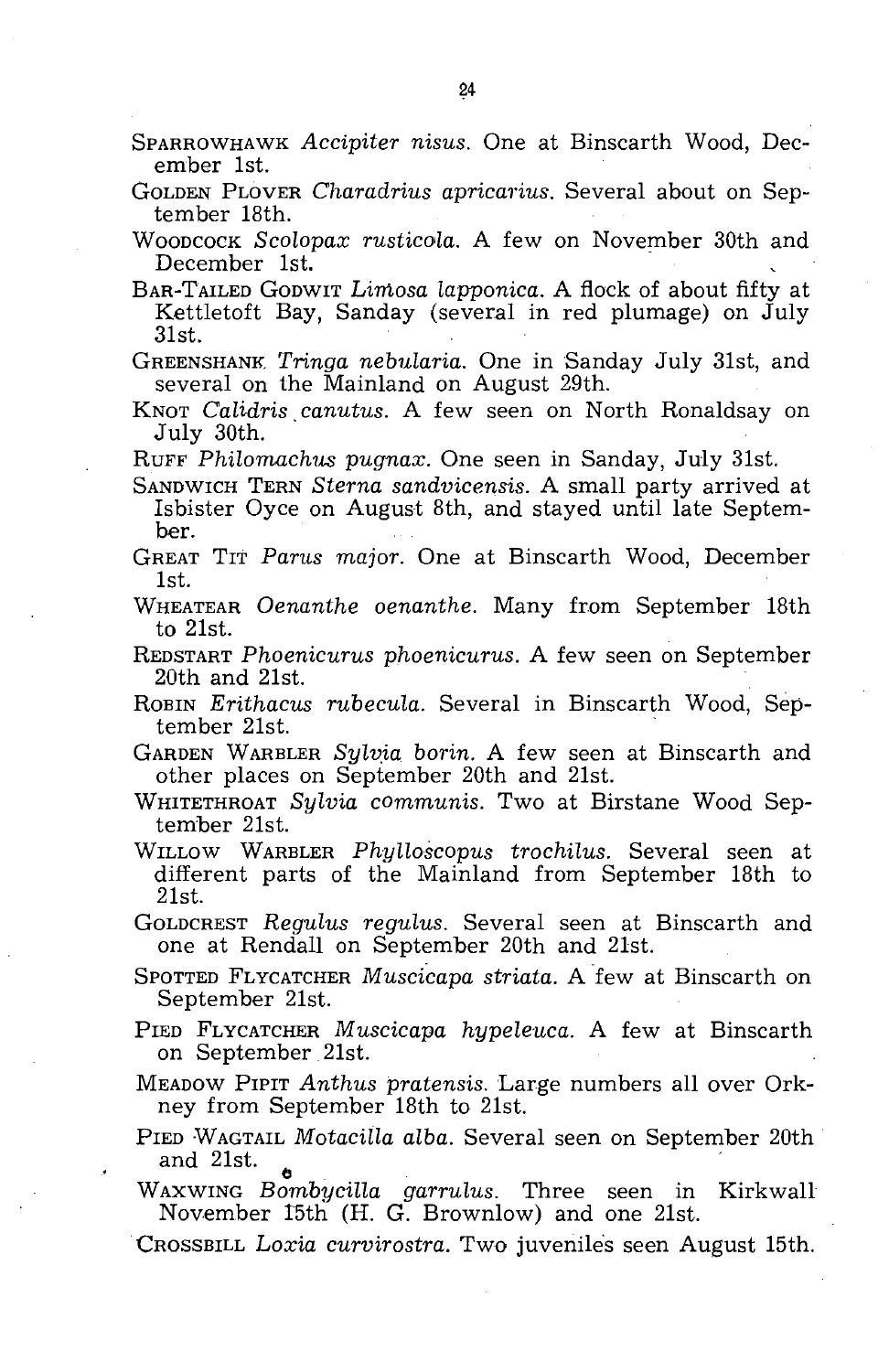BRAMBLING *Fringilla montifrigilla.* Eight to ten at Binscarth on December 8th.

SNOW BUNTING *Plectrophenax nivalis.* Some 400 on November 12th and much larger flocks throughout December.

## **11. Notes on Migration at Birsay, Orkney, In September** 1957

P. J. SLATER

LITTLE STINT: Three birds were present from 15th-22nd.

REDSTART: One on 21st; three on 22nd, two from 23rd-25th.As this only refers to the area round the village, many more were probably present.

BLACKCAP: A male seen on 22nd remained for only a few minutes.

GARDEN WARBLER: On 22nd a bird of this species spent the morning in the village.

LESSER WHITETHROAT: One present for two hours on 22nd.

GOLD CREST : Two different birds were recorded. One on 21st and another on 22nd.

PIED FLYCATCHER: One seen on 21st and one on 22nd were almost certainly different birds.

GREATER REDPOLL: One was seen on 20th.

SNOW BUNTING: A male was seen on 15th.

#### 12. The Winter Birds of Fair Isle in 1957-58

#### PETER DAVIS

In the twentieth chapter. of his monumental work *Studies in Bird Migration,* William Eagle Clarke gave an account of the birds seen at Fair Isle during 1908. This was based on the observations of his trainee, George Stout, and though mainly concerned with bird-movements, it includes three lists of the residents, the regular winter, visitors and the. occasional winter visitors. These lists evidently refer, not to 1908 in particular, but to the years 1905-11 in general. Further details of the birds' winter status are given. under the individual species' headings, in the succeeding chapter of the book.

My wife and I remained on Fair Isle until December 20th 1957, and returned on January 29th 1958. Several of the islanders gave us records for the intervening period, so that it is possible to form an adequate picture of the winter's birds, and to consider what changes have taken place in fifty years.

The only other winter notes in the observatory files are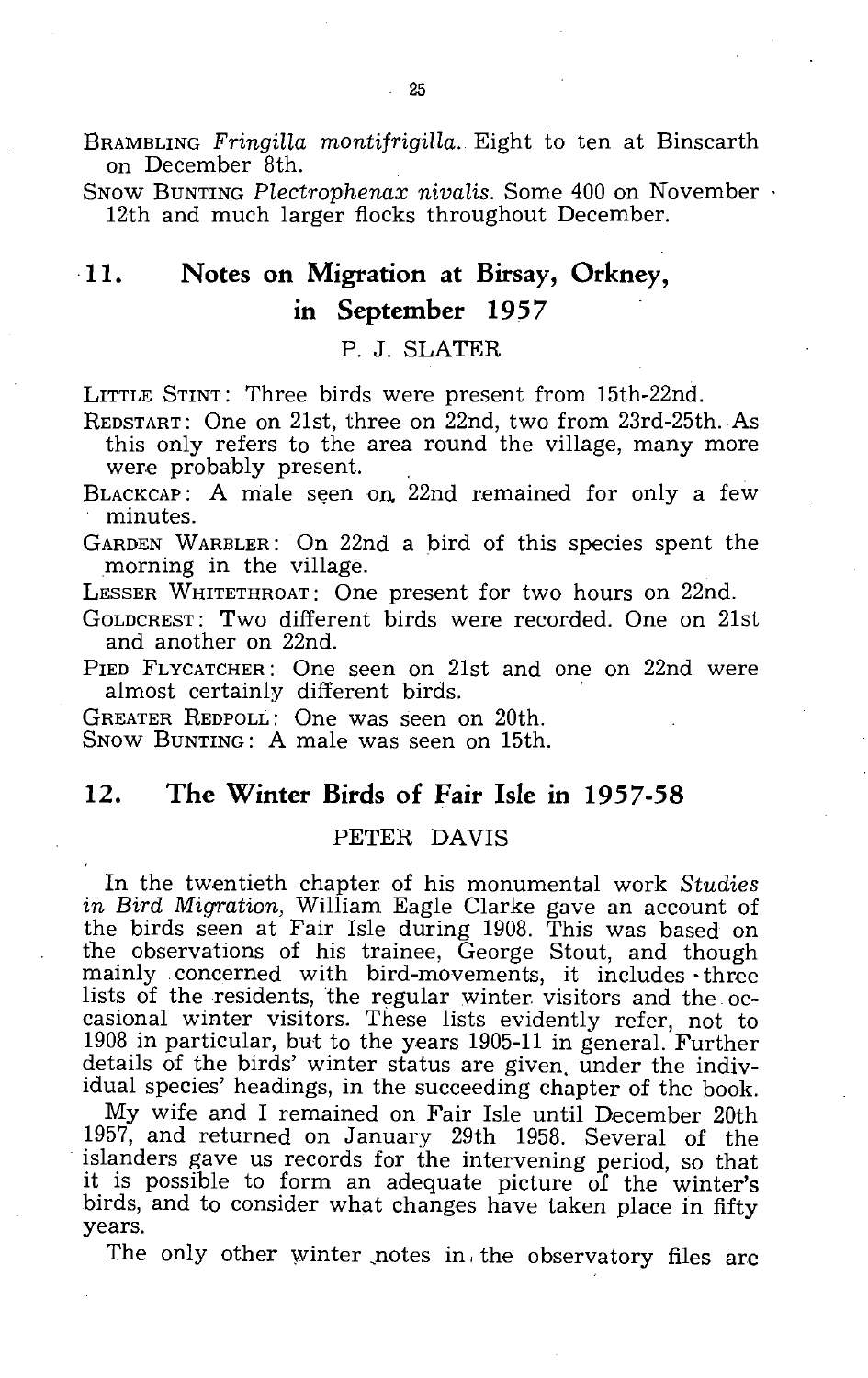from a diary kept by Pat Hobertson in the winter of 1950-51, and more detailed records compiled by James A. Stout in 1951-52. These will be referred to, where appropriate.

Fair Isle in winter is not an attractive place for most birds. Though the climate is normally mild, and prolonged snowcover or severe frosts exceptional, the frequent salt-laden gales reduce the vegetation to a minimum. Insect-life virtually disappears, and the autumn crop of natural seeds is quickly depleted. Feeding-time, for diurnal birds, is reduced to as little as six hours at the shortest day.

At this season, the moorland and rough pasture, which cover some three-quarters of the isle, are almost empty of birds. The most 'favoured habitats for land-birds are the intertidal zone and the stubbles and stackyards of the crofts. Since Eagle Clarke's time, the island's human population has decreased by half, and the area under cultivation has been reduced even more. This has evidently resulted in a far smaller winter population of seed-eating birds and perhaps also of scavenging birds.

The winter of 1957-58 was unexceptional until the third week of January, Thereafter it was unusually hard, with four distinct periods of complete snow-cover up to mid-March, each lasting for up to a week. The weather was generally cold, and there was always snow in some part of the isle until late March. Gales, on the other hand, were abnormally few, and lacked severity. Arrivals of birds due to hard-weather movements, which are sometimes a feature of such winters (see Bull. 2: 112 for a description of one of these), were however on a rather small scale this year. The resident small birds seemed not unduly troubled by the snow, since many of them resorted to the tide-line.

The list that follows includes all the species that were winterers in Eagle Clarke's day or in 1957-58. My definition of a wintering species is that some individual birds of the species remained on or near the isle throughout December to February inclusive. The position in November and March, which' are equally part of the winter, is too obscured by the presence of passage-migrants.

#### WINTER RESIDENTS

FULMAR: The breeding population was still very small in Eagle Clarke's day, and apparently the species was seen only occasionally in winter. In 1957-58 birds were seen every day, with varying numbers on the cliffs on most days,

CORMORANT: Fifty years ago this was "quite common" as a winter resident (though none bred), None were seen between late November 1957 and early March 1958, except for five on February 3rd.

SHAG: Continues very common in the winter.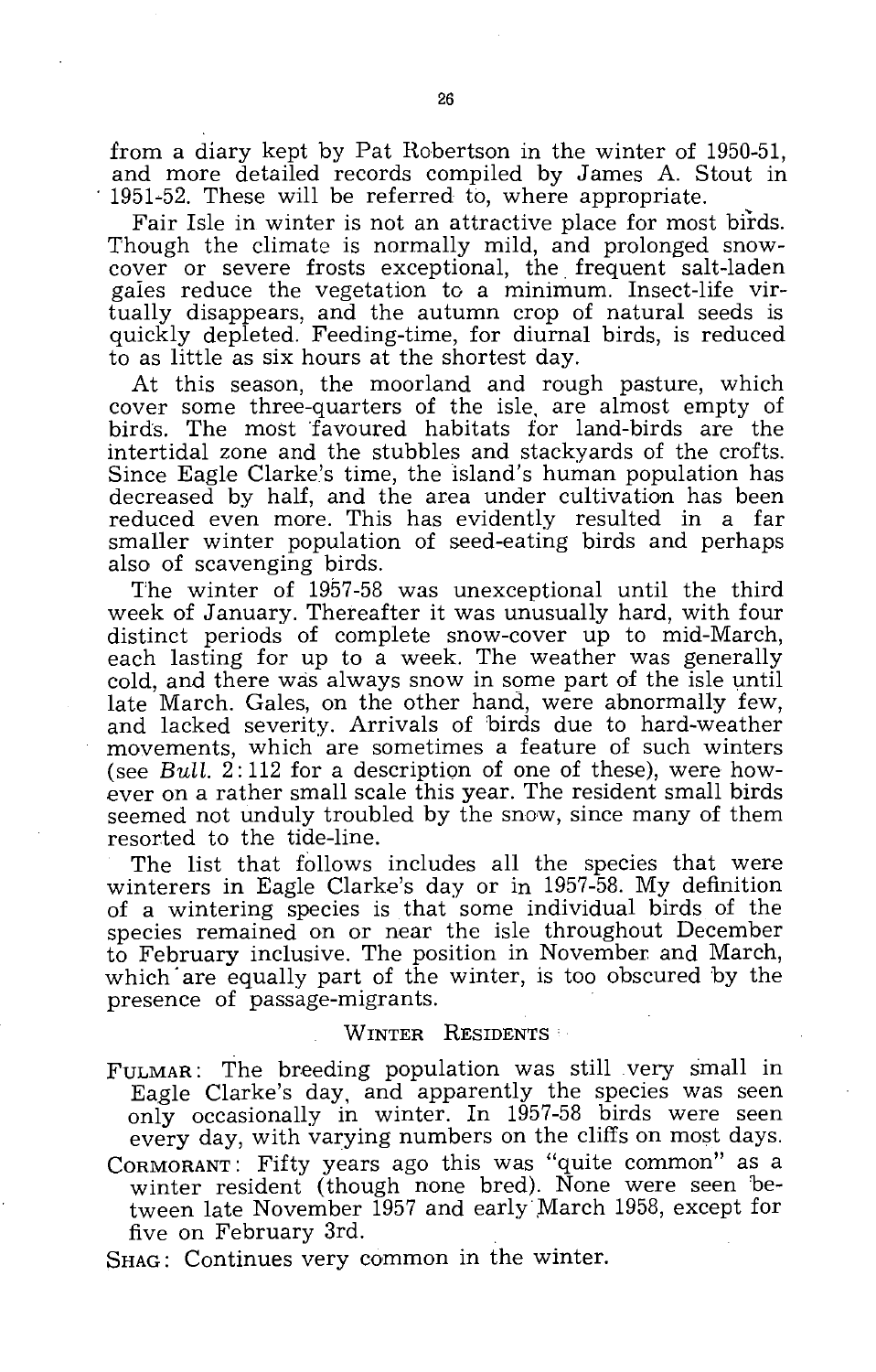- HERON: Eagle Clarke said this bird occurred "somewhat rarely" in winter. At least two wintered in 1957-58. In 1952, birds were only present from the end of January.
- LONG-TAILED DUCK: Common offshore all winter, fifty years ago. Appeared irregularly in 1957-58, though birds were usually to be seen on the crossing, mainly on the Shetland side. .
- EIDER: Still winters, though in smaller numbers than breed.
- . PEREGRINE: Resident in Eagle Clarke's time. None seen between early January and mid-March in 1957-58.
- TURNSTONE: Not included in Eagle Clarke's lists, though elsewhere he mentions that it occurred occasionally in winter. A few were present throughout the 1957-58 winter, as in 1951-52.
- SNIPE: A few wintered in Eagle Clarke's day and in 1951-52. Odd birds were seen at fairly frequent intervals through the 1957-58 winter. Very liable to hard-weather movements.
- REDSHANK: "Quite exceptional" in winter, fifty years ago..<br>A few were present throughout the winter in 1951-52 and 1957-58.
- PURPLE SANDPIPER: A "common" winterer in the early years of the century. Still winters, but in rather small numbers.
- GREAT BLACK-BACKED GULL and HERRING GULL: Still winter, though said to be in smaller numbers than formerly.
- GLAUCOUS GULL: A winter visitor which occurred "in some numbers" in Eagle Clarke's time. Quite scarce and irregular now.
- KITTIWAKE, RAZORBILL, LITTLE AUK, and GUILLEMOT: Still winter in the neighbouring seas, as they did fifty years ago.
- PUFFIN: Should probably be in the same category, though not mentioned as more than occasional in Eagle Clarke's lists.
- BLACK GUILLEMOT: A fair number still winter.
- ROCK DOVE: This bird had been exterminated, shortly before Eagle Clarke's time. Although it has long been reinstated as a breeder, it seems unlikely that any wintered in 1951- 52, or in 1957-58, but a few were seen at long intervals.
- SKYLARK: Small numbers wintered, fifty years ago. Apparently there were at least thirty all winter in 1951-52, but there seemed to be even fewer than this by February 1958. Eagle Clarke decided the wintering birds were different from the breeders, since the species was absent for part of the autumn. Birds were always present in autumn 1957, but the population may possibly have changed. Almost confined to the Kennaby-Springfield part of the crofts.
- RAVEN: Still resident, though possibly augmented by wan-. dering birds at intervals.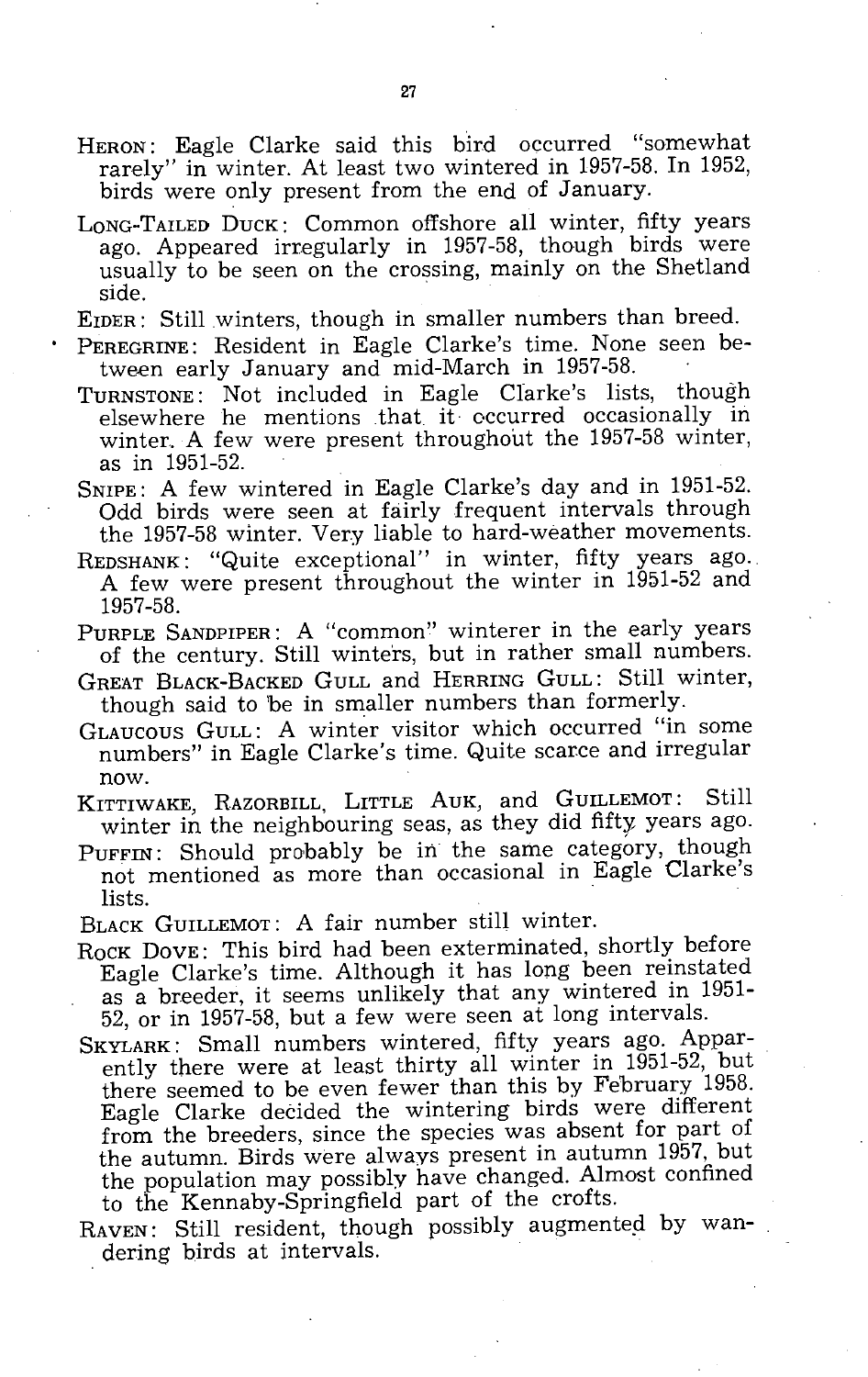HOODED CROW: Still resident.

- ROOK: Only very occasional in winter in the 1900's. Two wintered in 1957-58. In 1951-52, there were up to three before the third week of January, when a cold-weather movement brought in nearly forty, most of which remained until March.
- WREN: The local population is resident, and was confined to the beaches in the snowy weather, though penetrating inland in the milder spells of the 1957-58 winter.
- FIELDFARE: Appeared only in cold weather, and remained 'only a short time, in Eagle Clarke's day. There appears to have been a small resident stock in the recent winters, though numbers were very liable to fiuctuation.
- SONG THRUSH: A few all winter in the 1900's. Apparently irregular in 1950-51 and 1951-52, but odd birds were to be found all winter in 1957-58. It is not certain that these were always the same. This is another species very prone to fluctuations, particularly with hard weather in Europe.
- BLACKBIRD: A few all winter, both fifty years ago and recently. At least four birds ringed in the late autumn remained until March 1958. Three of these lived at North Haven, and up to twenty birds lived in the centre and south of the isle.
- ROBIN: Small numbers wintered in the 1900's and in 1950-51 and 1951-52. One bird, ringed in November 1957, survived the 1957-58 winter.
- ROCK PIPIT: Still winters all round the coasts, extending inland except in complete snow-cover. Numbers probably lower than the breeding stock.
- STARLING: To judge from ringing results, the adults are resident. Widespread on the low ground except in thick snow, when mainly on the tide-line.
- TWITE: Seems' to have 'been commoner as a breeding bird in the 1900's and many wintered. Up to a dozen birds wintered in 1951-52, hut none were seen between early December 1957 and late March 1958. The species still winters fairly commonly in Shetland. Probably the isle no longer offers an adequate food-supply. When the 1900's and many wintered. Up to a dozen birds win-<br>tered in 1951-52, but none were seen between early<br>December 1957 and late March 1958. The species still win-<br>ters fairly commonly in Shetland. Probably the isle n
- CHAFFINCH: Wintered regularly in small numbers in Eagle Clarke's time. Only an irregular visitor in recent winters. except for one which survived in 1953-54 (Bull. 2: 112). Two of the autumn immigrants remained until late Januarv<br>1958.
- BRAMBLING: Status the same as that of the Chaffinch in the 1900's. Not recorded in December-February in the recent winter notes.
- SNOW BUNTING: A common winter resident fifty years ago. In recent years there seem to have been very few residents,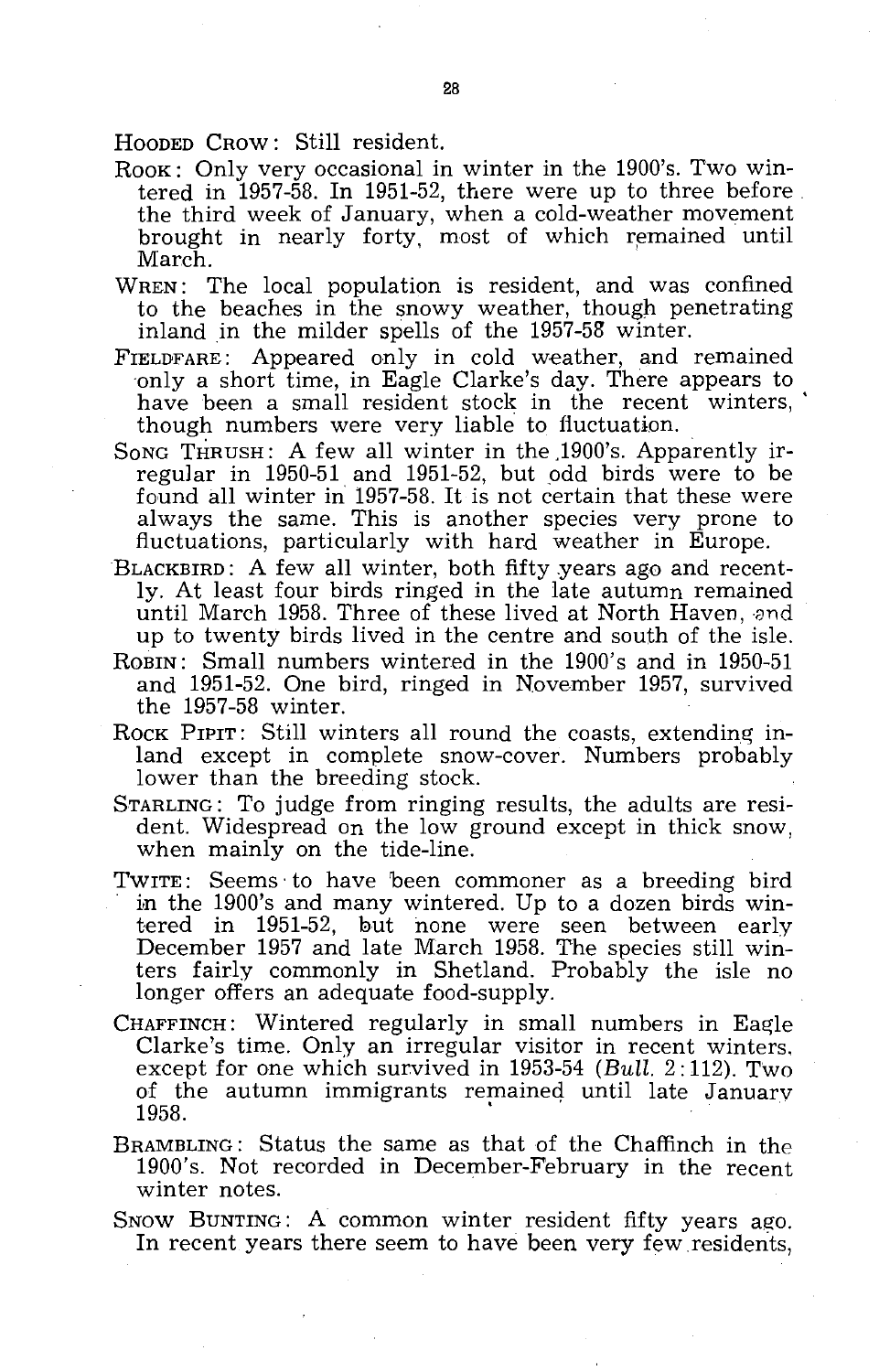though large influxes may occur at intervals throughout the winter.

HOUSE SPARROW: Probably quite sedentary.

TREE SPARROW: Bred in Eagle Clarke's time, and remained in the winter. No recent winter records.

#### ANNUAL VISITORS IN WINTER

The following species occurred fairly frequently in the recent winters, as in Eagle Clarke's period: $-$ 

MALLARD, WIGEON: Small numbers, often remaining for some days or even weeks.

- TEAL: Odd birds or very small parties; less frequent than the other ducks.
- LAPWING: Small parties at rather frequent intervals, often remaining for some days.

CURLEW: Odd birds at intervals, mainly in cold spells.

COMMON GULL: A few at intervals.

- BLACK-HEADED GULL: Odd birds, but less frequent than the Common Gull.
- REDWING: Quite frequent; mainly odd birds or small parties, but sometimes larger parties in hard-weather movements.
- CORN BUNTING: Odd birds seen in 1951-52 and 1957-58, but was evidently more frequent fifty years ago.

HIGHLIGHTS OF THE 1957-58 WINTER

GREAT NORTHERN DIVER: One or two present until late Dec.

- GREAT CRESTED GREBE: One in North' Haven from February 12th. Its corpse was on the beach ten days later. Only the second record for the isle.
- SLAVONIAN GREBE: One in the haven on February 12th, and seen at intervals until mid-March.
- GOLDENEYE: One December 7th, and several records in February.

RED-BREASTED MERGANSER: Several records in February.

- WHOOPER SWAN: Two December 2nd, three 4th. One arrived in late December and lived in the Pund-Barkland crofts until about February 4th.
- WATER RAIL: One seen at intervals in the first three weeks of December. (This is one of the autumn immigrants that may sometimes winter on the isle. Apparently one did so in 1951-52, and two in 1953-54  $(Bull. 2:112)$ .

MOORHEN: One December 16th.

WOODCOCK: Odd birds in December and early January.

JACK SNIPE: Two December 16th, one February 8th and 9th. ICELAND GULL: One December 12th.

REED BUNTING: A male on February 12th.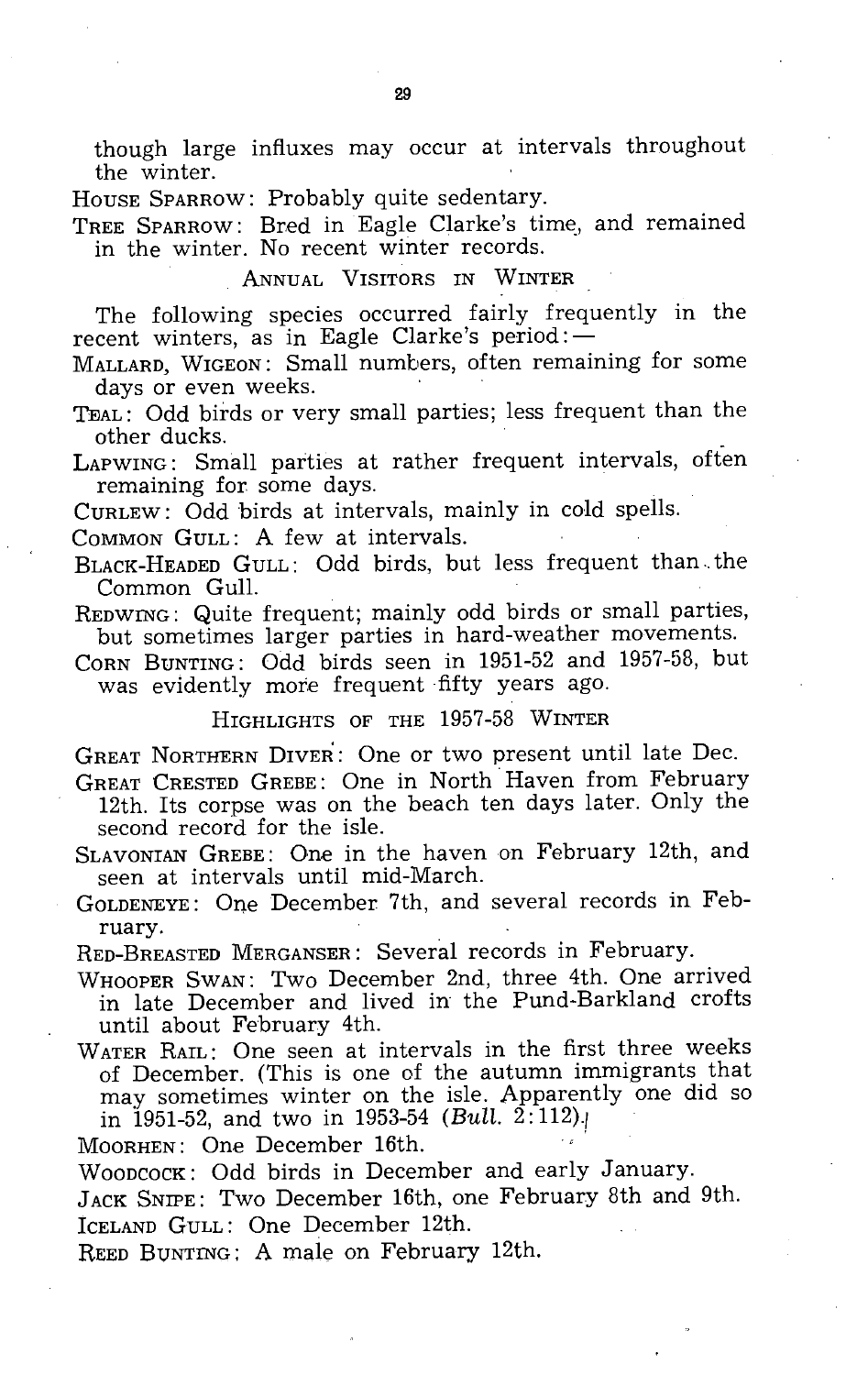#### **13. Migration in Northern Lewis in April 1957**

#### B. A. E. MARR, G. H. REES AND E. J. WISEMAN

We visited Lewis mainly to watch and record migration and particularly to see if any passage up the East coast existed and whether the Butt of Lewis was of any significance as a departure point for birds of Iceland/Greenland destination. In this the aims were much the same as with the two previous expeditions *(Bull.* 2: 238-246 and 3: 12-37).

We were watching around Stornoway on 14th and 15th, at Tiumpan Head from 16th-19th, at Tolsta Head on 19th-20th and at the Butt from late on 20th-26th. Most of the time was spent sea watching so little penetration to inland lochs was made.

The weather was variable with frequent rain and fresh to gale Westerly winds up to 21st. On the 22nd, the wind was Southerly and light and on the following days was light and variable. On 24th a dense sea-fog rolled in at the Butt in the morning, cleared in the afternoon and came in again .in the evening. Otherwise it was mostly bright with showers, and good visibility.

The following is a selected list:

- GREAT NORTHERN DIVER Gavaia immer. Reasonably common off the E. coast with a maximum of eighteen off Tiumpan Head,
- RED-THROATED DIVER *Gavia stellata.* One off Tiumpan Head on 17th, two flying North off Tolsta Head on 20th, one coasting W. at the Butt on 26th.
- LITTLE GREBE *Podiceps ruficollis.* A pair in summer plumage and "whinnying", on Loch Stiapavat, 21st-25th.
- MANX SHEARWATER *ProceHaria puffinus.* Varying numbers passing off Tiumpan Head, 16th-19th, mainly moving Northwards, e.g. 266 to N in  $3\frac{1}{2}$  hr. on 17th, 45 to N in 10 min. 19th (maximum) and 2 to N in 2 hr. on 18th (minimum). Nineteen passed N in nearly 2 hr. on 20th at Tolsta Head. At the Butt movement was mainly E to W with maximum of 241 in 4 hrs. 50 mins., on 24th.
- FULMAR *Fulmarus glacialis.* Common about the cliffs at Tiumpan Head and Tolsta Head. 70 birds were counted at Tolsta. We saw them on the cliffs down the W coast as far as Badan Fhitpich and 267 were counted between the Eye of the Butt and the Lighthouse. One over Loch Stiapavat on 25th. On 24th a "blue" Fulmar passed E close in at the Butt.
- GANNET *Sula bassana.* Small numbers moving mainly N off Tiumpan Head. Few seen at Tolsta Head. At the Butt there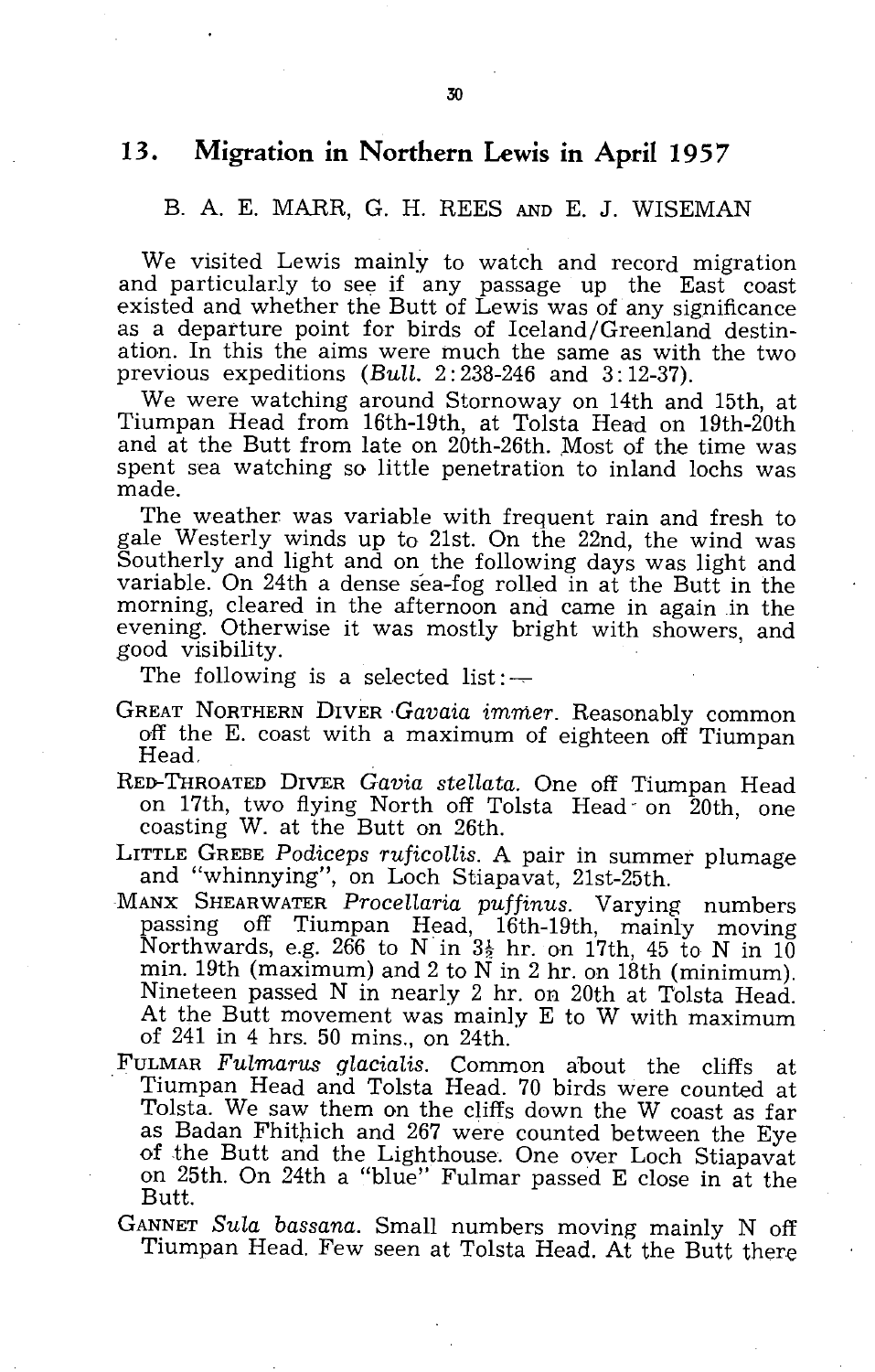were two continual streams of birds; one, the larger, arriving from NE and ENE, and coasting parallel with W coast. The other was in the reverse direction. Small numbers were also seen to arrive from along the E coast. Maximum sample hourly counts gave the following figures: 587 on 22nd; 667 on 23rd; and 709 on 24th; on the Westerly moving course and 177 on 22nd; 126 on 23rd; and 268 on 24th, in the opposite direction. Flocks often contained more than 50 birds, the largest recorded having 7l.

- CORMORANT *Phalacrocorax carbo.* An immature at the Butt 21st-24th.
- SHAG Phalacrocorax aristotelis. Common at Tiumpan Head and Tolsta Head. Twelve occupied nests were found at the Butt.
- MALLARD *Anas platurhynchos.* Odd birds and pairs found on various lochs and up to six at Stiapavat.
- TEAL *Anas crecca.* At Loch Stiapavat there were 12 on 21st, 9 on 22nd and 1 on 25th.
- WIGEON *Anas peneLope.* An immature male on Stiapavat on 22nd.
- -LoNG-TAILED DUCK *CLangula hyemalis.* 11 on Loch Brannahuie and 5 nearby in Broad Bay on 16th. 1 male coasted  $E$  at the Butt on 22nd.
- COMMON SCOTER *Melanitta nigra.* 5 S to N off Tiumpan Head on 17th and 4 S to N there on 18th; At the Butt: 4 W to E on 25th and 4 W to E on 26th.
- EIDER *Somateria mollissima.* Three (2 males) at Tolsta Head on 19th. One male coasted W at the Butt on 22nd.
- RED-BREASTED MERGANSER *Mergus serrator.* Two S to N off Tiumpan Head on 18th, 3 coasted W at Butt on 22nd and 2 did likewise on 25th.
- SHELDUCK *Tadorna tadorna.* At the Butt: 4 imm. E to W out to sea and  $1 \circ$  coasted E-W on 22nd; 5 in from the sea from NW coasted E on 23rd. Two singletons  $(\frac{1}{2}$  hr. apart) came in from NW and coasted E on 25th, two coasted  $\bar{W}$  on 26th.
- GREY LAG *GoosE·Anser anser.* One at Loch Stiapavat on 22nd departed  $N$  at 1100 hr. On 23rd a different bird arrived at the Butt from the E, turned inland and was later found in a tame and tired condition at Loch Stiapavat. It had gone by the next day.
- PINK-FoOTED GOOSE *Anser brachyrhynchus.* 21 arrived at the Butt from the W coast on 21st but broke formation and settled inland. On 23rd flocks of 13 and 44 arrived at Butt from along E coast and departed. NW out to sea. On 24th a total of 228 in four flocks passed the Butt, SE to NW and a party of 45, was seen moving in the same direction over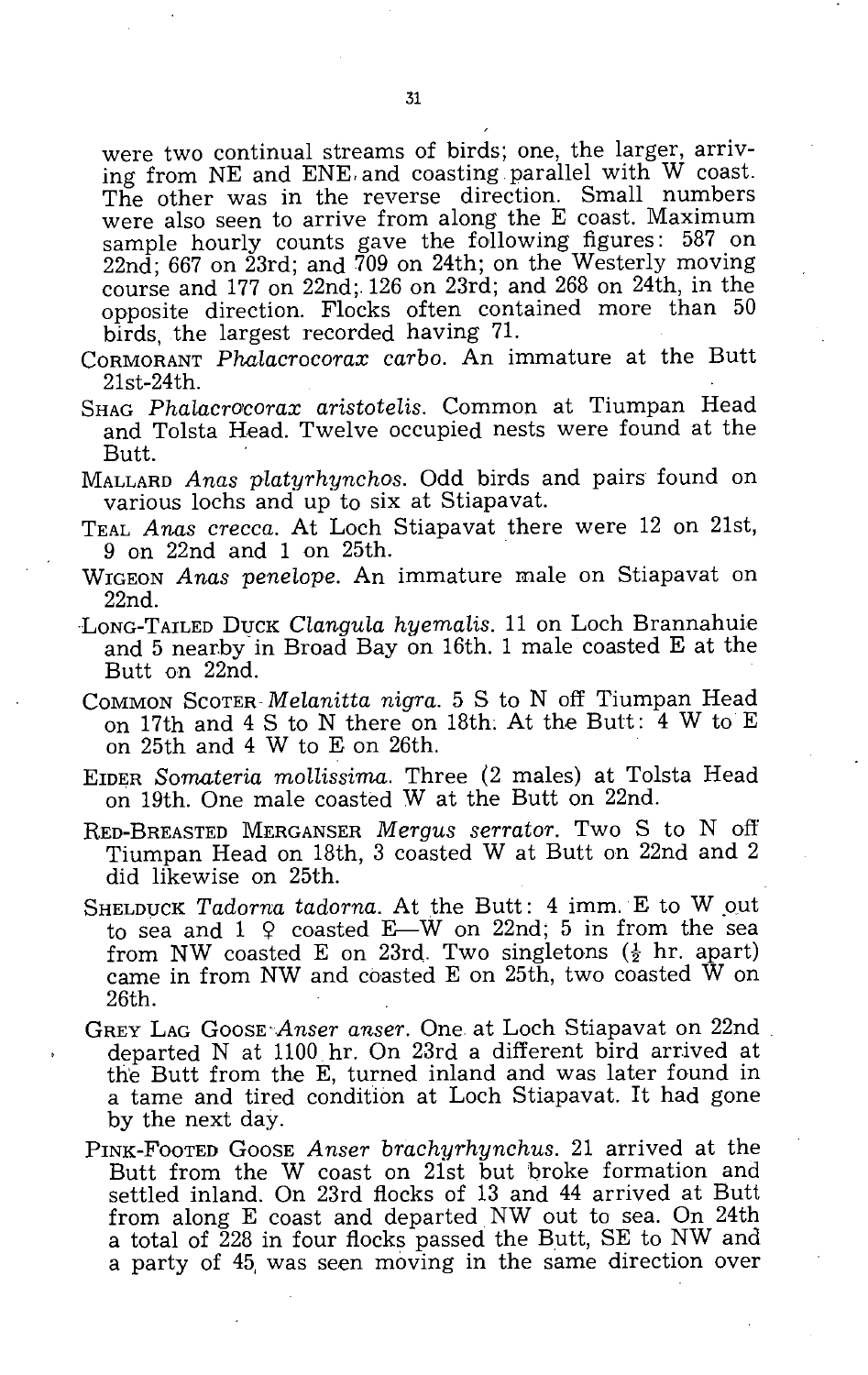Eoropie sands; on 25th a flock of 55 passed the Butt SE to NW.

The following unidentified grey geese, probably mainly Pinkfeet, were also seen: 7 S to N off Tiumpan Head on 17th and 17 moving NNW off Tolsta Head on 20th. At the Butt: on 22nd a total of 438 passed  $SE-NW$  out to sea; on 23rd 12 did likewise; on 24th 139 passed out to sea on the same course and 10 were seen coasting Northwards at Port of Ness.

- WHOOPER SWAN *Cygnus cygnus.* 12 at Tolsta Head on 19th. 2 were on Loch Stiapavat from 21st-26th. There was also a separate flock of  $6$  on Stiapavat on 21st, and 22nd and at 1900 hr. on the latter day they departed N after much preliminary calling. One on Loch Baravat on 26th.
- MERLIN *Fateo columbarius.* A female at N. Tolsta on 20th. A <j? which flew N out to sea at the Butt on 21st and was lost to sight chasing a small bird, may have departed. Otherwise one or both birds of a pair were seen hunting between the Butt and Eoropie, 21st-26th.
- MOORHEN *Gallinula cliloropus.* Up to 10 seen at Stiapavat 21si-26th.
- COOT *Fulica atra.* One on Loch Stiapavat on 21st and 22nd.
- OYSTERCATCHER *Haematopus ostralegus.* Commonly seen about the coast. In addition, at the Butt:  $4$  flew NW to SE off the sea on 22nd, 7.flew N out to sea and 11 coasted W on 24th; one N to S off sea. 5 out to sea Nand 4 out NNE, all on 25th.
- GOLDEN PLOVER *Charadrius apricarius.* 75 near Stornoway on 15th; 44 at Butt on 21st. 40 there on 25th and 25 on 26th; 72 at Swanibost on 21st. At Loch Stiapavat there were 73 on  $21st$ ; 60 on  $22nd$ , 13 on  $23rd$  and 34 on  $24th$ . All those critically viewed here were in Northern *Ch. apricaria altifrons*  plumage.
- TURNSTONE *Arenaria interpres.* One in Stornoway Harbour on 16th. At the Butt 3 coasted W on 22nd, a flock was heard passing over after dark on 23rd and there was one at the foot of the cliffs on 25th.
- SNIPE *Capella gallinago.* One flew NW to SE over the sea down E coast off the Butt on 21st.
- CURLEW *Numenius arquata.* Two flew E from Broad Bay, past Tiumpan Head on 17th; 2 flew in SE to NW and one passed N to S at Tiumpan Head on 18th. One flew in SE to NW and passed S to N at Tolsta Head on. 20th. At the Butt: one coasted W on 21st, one' N to S off the sea and two E to W out to sea. One 22nd, one arrived up W coast and departed ENE on 23rd, five arrived up W coast on 24th, one coasted E and the rest flew NE out to sea; one coasted W on 25th and two coasted on 26th.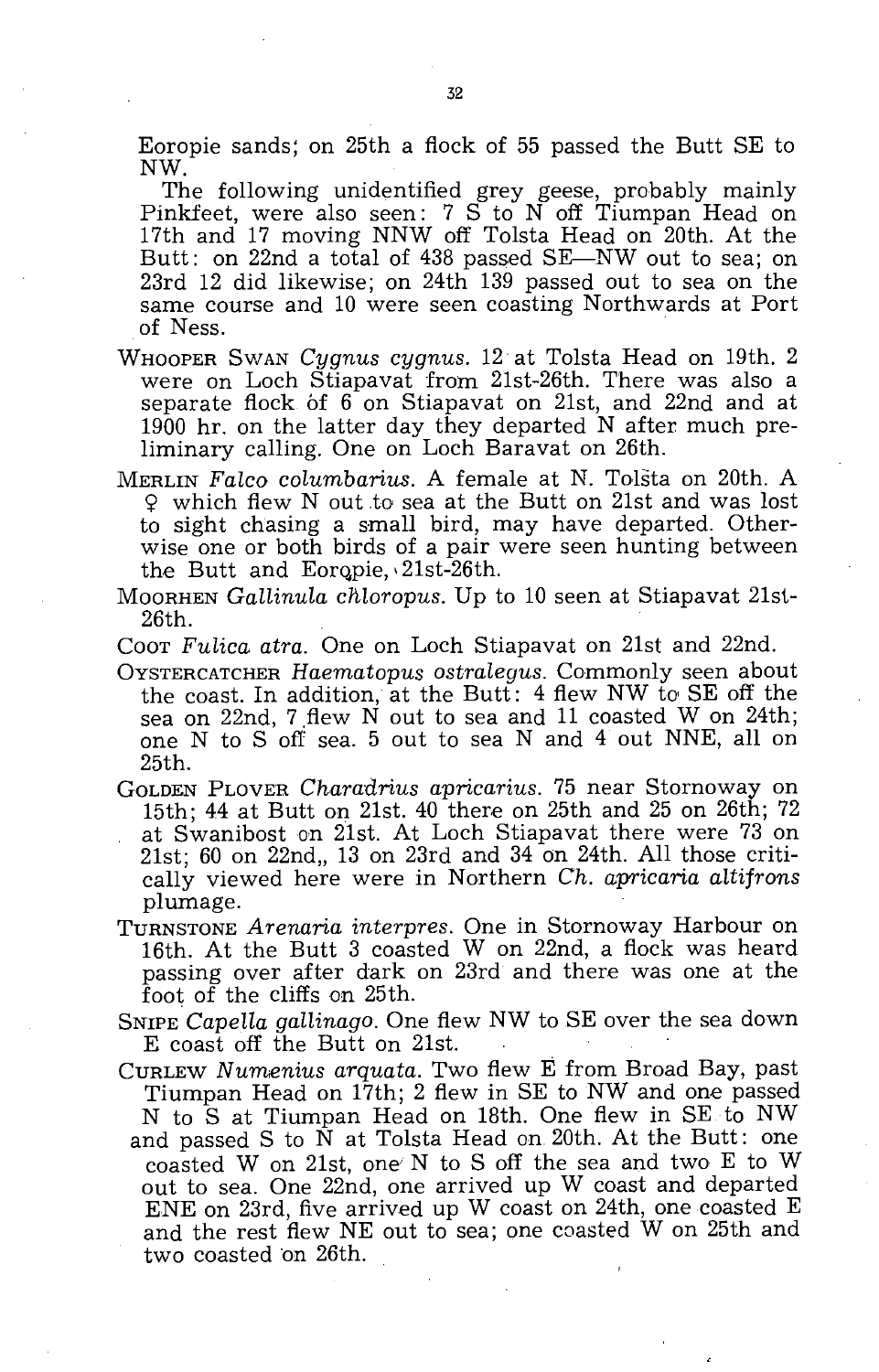- WHIMBREL *Numenius phaeopus.* Seen only at the Butt: a flock of nine arrived up E coast and returned the same way when reaching the Butt on 25th and one coasted  $\overline{W}$  to  $\overline{E}$ ; one coasted W on 26th.
- BLACK-TAILED GODWIT *Limosa limosa.* Two, in summer plumage, at Loch Stiapavat on 21st, departed to the N in the evening.
- REDSHANK *Tringa totanus.* Breeding at Loch Stiapavat. In addition there was a flock of 3 there on 21st and a flock of 22 on 22nd which left to the N at 18.55 hrs.
- GREENSHANK *Tringa nebularia.* Two coasted W at the Butt on 22nd.
- DUNLIN *Calidris alpina*. On 21st at the Butt, three flew in off the sea from the E and settled by the pools. One at Loch Stiapavat on 21st and 22nd.
- GREAT SKUA *Stercorarius skua.* One moving S off Tiumpan Head on 16th, at least 4 off shore there on 17th and 3 on 18th. Two chasing gulls off Tolsta Head on 20th. Two off the Butt on 22nd.
- LESSER BLACK-BACKED GULL *Larus fuscus.* At the Butt: 19 coasted Won' 23rd, one coasted E on 24th and 2 coasted E on 25th.
- HERRING GULL *Larus argentatus*. At the Butt: 6 flew in from sea N to S on 23rd and two flew out N on 24th.
- BLACK-HEADED GULL *Larus ridibundas.* At the Butt: 2 flew in from the sea NNE to SSW and carried on inland on the 22nd; 3 flew in N to S on 24th and 2 flew in from E on 26th.
- KITTIWAKE *Rissa tridactyla.'* 225 birds in two colonies at the Butt.
- AUK *Alca impennis*. Flocks of up to 30 birds were frequently passing W to E off the Butt on 26th too far out for specific identification. Nothing like this had been seen on previous days.
- RAZORBILL *Alca torda.* Off Tiumpan Head, 16th, 19th, were mostly moving South in small numbers. Seen on the ledges at Tolsta Head and 33 passed N to S on 20th. At the Butt up to 14 were seen.
- LITTLE AUK *Plautus alle.* One in winter plumage, off the Butt on 25th.
- GUILLEMOT *Dria aalge.* Seen in small numbers (up to 33) off Tiumpan Head and the Butt.
- BLACK GUILLEMOT *Cepphus grylle.* Up to 17 at Tiumpan Head and 10 at Tolsta Head. Up to 18 at the Butt where a W movement was noted, viz.: 41 on 21st, 36 on 22nd, 7 on 23rd, 12 on 24th, and 17 on 25th.
- PUFFIN *Fratercula arctica.* One passed W at the Butt on 24th.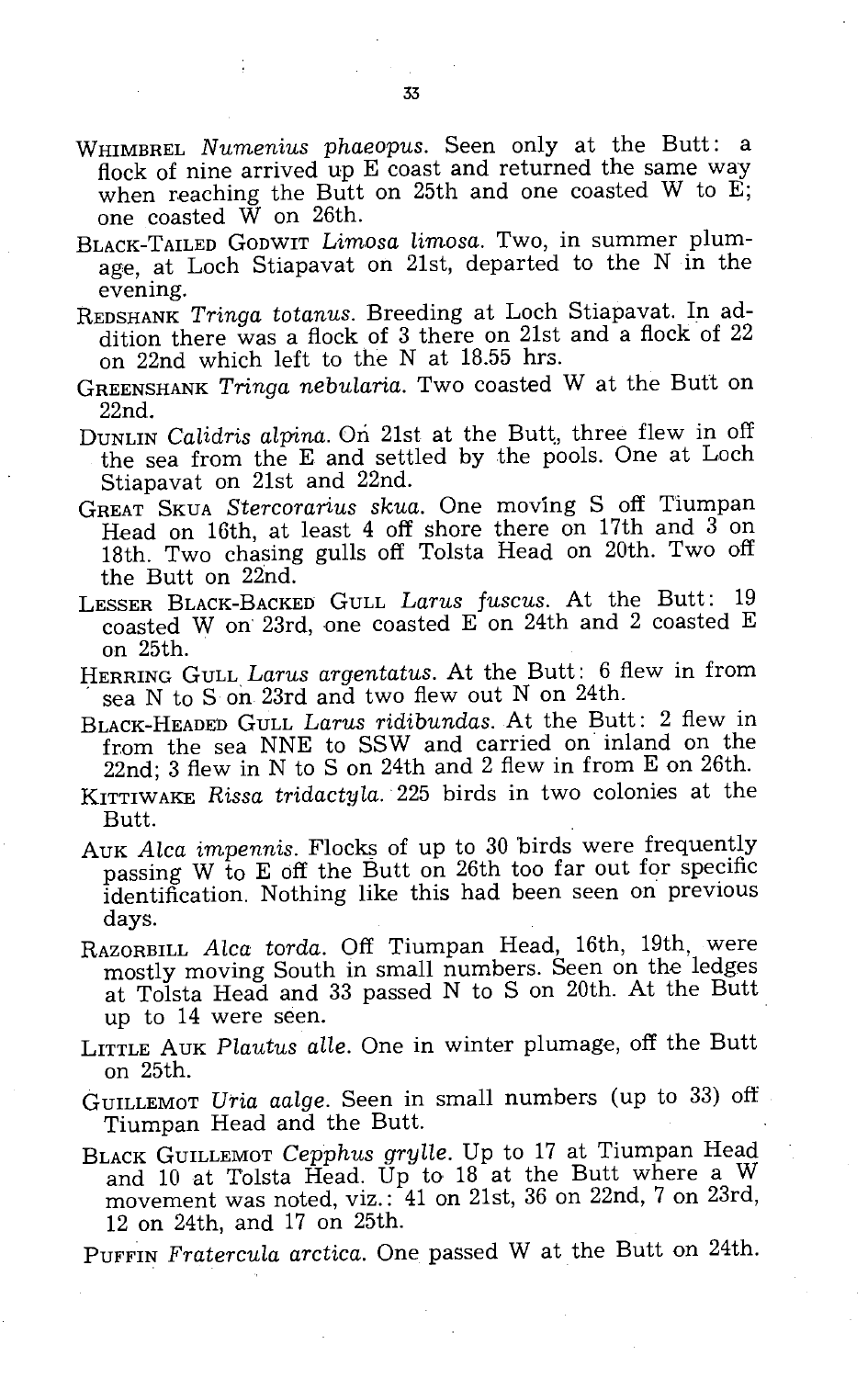- ROCK DOVE *Columba livia*. A few were seen around Tolsta village. Nine pairs located at the Butt and up to 14 seen feeding in fields at Eoropie.
- SWALLOW *Hirunda rustica.* One moving NW over Stornoway on 15th, one at the same place on 16th and one moving S over Traigh Mhor on 19th.
- RAVEN *Corvus corax.* Generally common. Six coasted E to the Butt on 26th.
- HOODED CROW Corvus cornix. At the Butt: 3 flew out to sea on 22nd, two returned and the third flew on N out of sight; six coasted E on 26th.
- REDWING *Turdus musicus.* Seen in gardens at Stornoway, Portnaguran, N. Dell and Port of Ness up to 21st. At dusk on 20th many were leaving the Butt-N.  $5$  were seen to leave the ground and fly out to sea and 24 calls were counted in 5 mins. when it was too dark to see. (None were passing an hour later). Heard passing after dusk at the Butt on 23rd. (17 calls in 5 mins.).
- WHEATEAR *Oenanthe oenanthe.* Commonly seen. Numbers indicated small arrivals and departures at Tiumpan Head and the Butt.
- MEADOW PIPIT *Anthus pratensis.* At the Butt: on 21st 67 flew in NE to SW in 1 hr. and in the following 2 hrs. three flew in NE-SW, one N-S and one coasted W; on 22nd 10 N-S off sea in 1 hr. 25 mins. and 4 NE-SW in a further  $5\frac{1}{2}$  hrs.; on 24th 6 NE-SW in 50 mins.; on 25th 1 NE-SW and 1 out ENE.
- WHITE WAGTAIL *MotaciHa alba.* One at Stornoway on 16th, one at N. Tolsta on 20th. At the Butt numbers were small and fluctuated daily (max. 6). One at Eoropie on 24th.
- TWITE *Carduelus flavirostris.* Widespread in small numbers, max. S6 at Eoropie on 22nd.
- CORN BUNTING *Emberiza calandra.* Not seen to any great extent.

The objects of the expedition were realised in full. Passage at the East coast consisted of Manx Shearwaters, Gannets, Scoter and a few geese, moving Northwards. Watching at the Butt showed that geese departed in a NW direction and that many other species were on the move.

Apart from two Grey Lags all the geese identified were Pink feet. Their migration was witnessed at all times of the day although on 2 days there were definite early morning "rushes". The main flight line was from along the East coast with a departure out to sea—NW, at the Butt. One small party arrived from the direction of the mainland passing out to sea-NW. Only one flock arrived at the Butt along the W coast but returned inland after twice false starting their de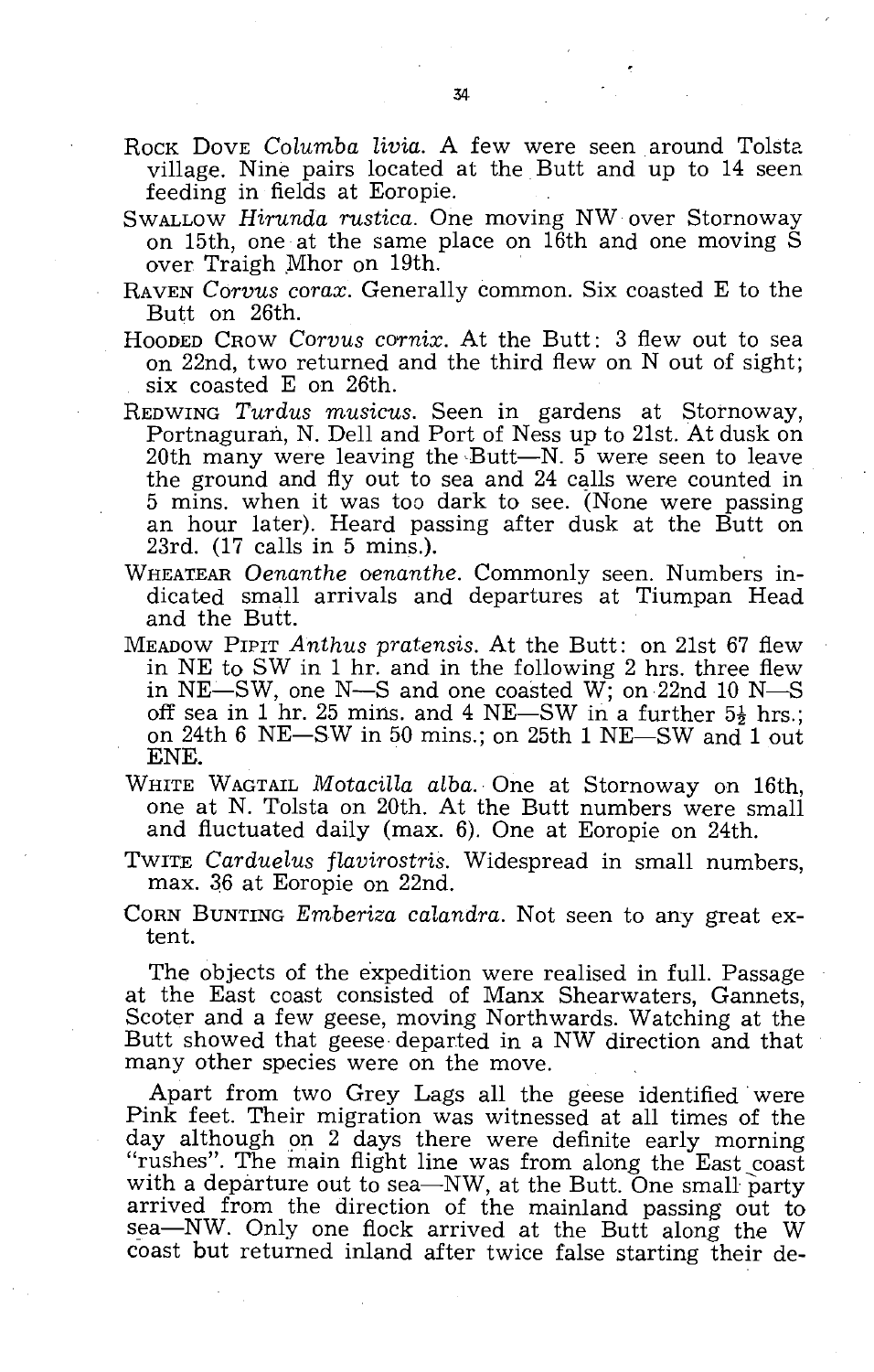parture. However, two parties were seen to pass through the Stiapavat Valley (E coast to W coast), neither of which reached the Butt and the second one appeared to leave NW out to sea. In addition, a skein of 200 was seen to pass over Stornoway, NW at 1600 hrs. on 25th (per W. A. J. Cunningham).

Geese leaving Skye or the mainland would be likely to strike the E side of Lewis and either fly across the island to the W coast or follow the leading-line of the E coast northwards. We see no reason why, upon arrival at the W coast, birds taking the former course shsould not depart directly out to sea (NW). Negative evidence for the Butt, the observations of Smith & Walker (1954) at Barvas, the report by a crofter, to St Clair, Usher and Gardner-Medwin, that geese fly down the Dell River and straight out to sea, and our own Stiapavat Valley records, all support this assumption. At the same time, our own records show that geese do follow the East coast northward with a departure out to sea towards Iceland/Greenland, from the Butt. Although some birds of this "stream" probably cut overland at various places to reach Lewis's western shore and depart, the main trend appears to have been to coast to a place where NW departure is uninterrupted by land, i,e., the Butt of Lewis, which would therefore be the place where passage was the most in evidence.

Other birds thought to be of Icelandic origin were recorded and the departure of the Whooper Swans, Black-tailed Godwits, Redshanks and Redwings support the assumption. Movement of Golden Plover, Wheatear and White Wagtail was indicated by daily fluctuation of numbers and Meadow Pipits were seen to arrive from the mainland direction—possibly to disperse upon the island to breed. There were various movements of other birds which suggest confusion upon reaching the Butt, and inexplicable records of Shelduck and Curlew movement. The Black Guillemot passage is of note as it may have consisted of birds arriving at the breeding area.

We feel that the expedition was very successful and establishes the Butt as an important observation point.